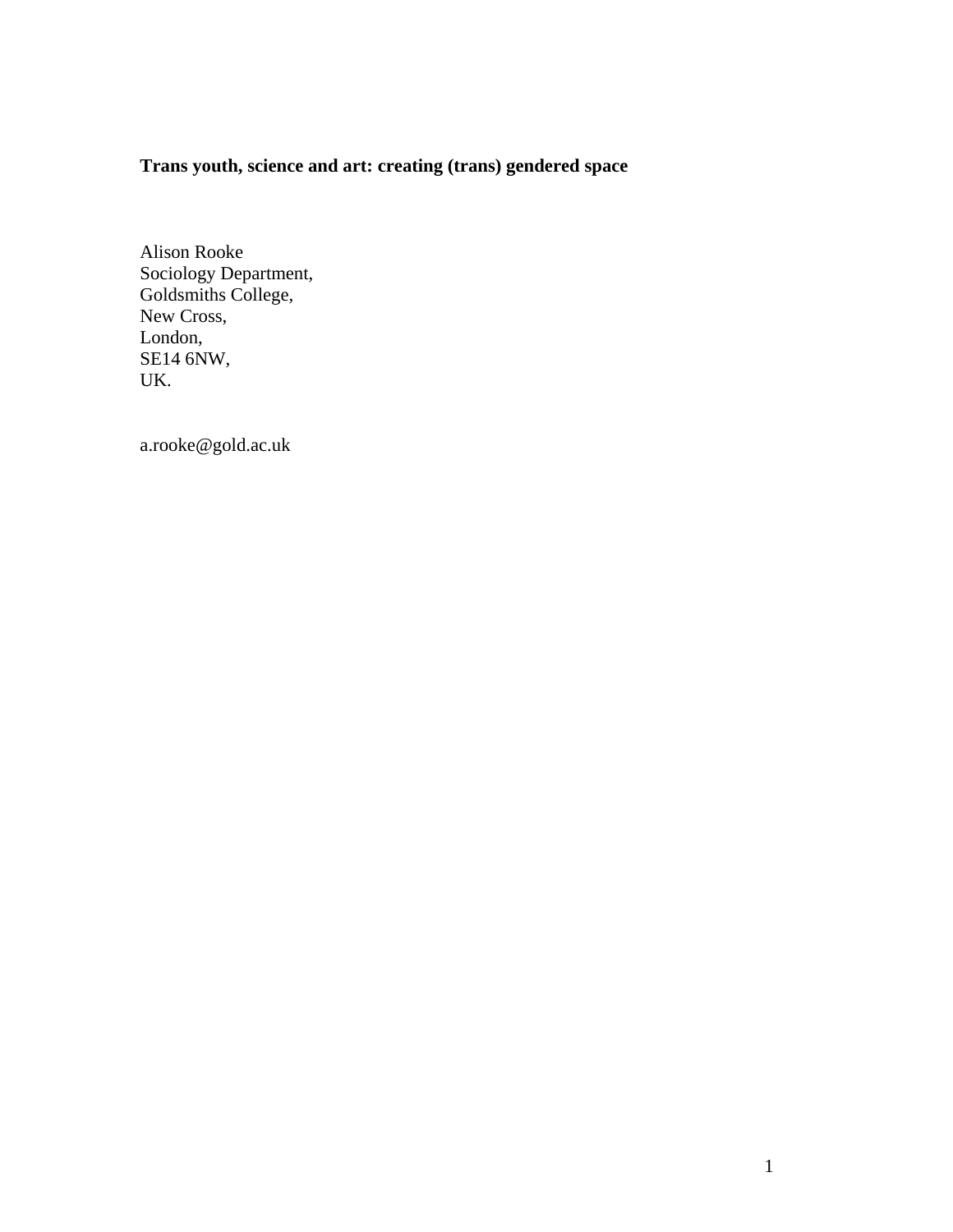#### **Trans youth, science and art: creating (trans) gendered space**

## **Abstract**

This article is based on empirical research which was undertaken as part of the Sci:dentity project funded by the Wellcome Trust. Sci:dentity was a year-long participatory arts project which ran between March 2006 - March 2007. The project offered 18 young transgendered and transsexual people, aged between 14 and 22, an opportunity to come together to explore the science of sex and gender through art. This article focuses on four creative workshops which ran over two months being the 'creative engagement' phase of the project. It offers an analysis of the transgendered space created which was constituted through the logics of recognition, creativity and pedagogy. Following this, the article explores the ways in which these transgendered and transsexual young people navigate gendered practices, and the gendered spaces these practices constitute, in their everyday lives shaped by gendered and sexual normativities. It goes on to consider the significance of trans virtual and physical cultural spaces for the development of trans young peoples' ontological security and their navigations and negotiations of a gendered social world.

 **Keywords:** gender; transgender; transsexual; youth; arts; participatory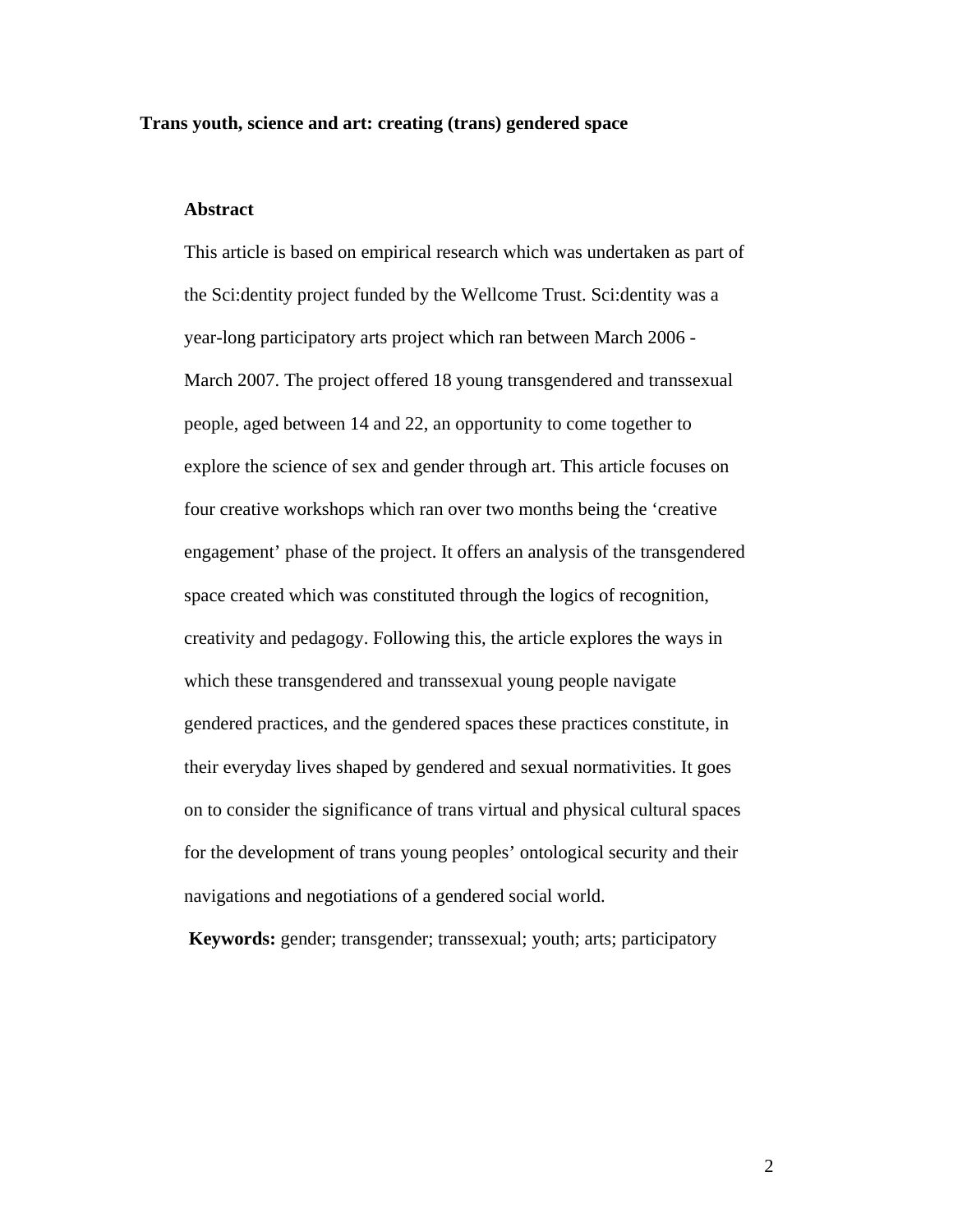#### **Introduction**

This article is concerned with the direct and subtle ways that space is gendered. It is specifically concerned with the ways in which a transgendered space can be produced. i.e. a space of comfort where transgendered subjectivities can be expressed, recognised and formed. It takes as its example a UK participatory arts and research project 'Sci:dentity', which took place over a year in London.<sup>i</sup> An interrogation of the space Sci:dentity created is instructive in understanding ways in which social and cultural space is gendered and the consequences of that gendering for those of us who do not fit neatly within the predetermined gender categories available (Bochenek and Widney Brown 2001; Browne 2004, 2005; Butler 1999; Doan 2001, 2006, 2007; Halberstam 2005; Mason 2002). In order to consider the ways that these modalities of experience overlap and intersect, this article works across theories of bodies, genders and sexualities. A secondary focus of this article is to offer an example of the possibilities of grounding queer theory, which so often takes the trans subject as its object of inquiry, in the everyday lived experience of trans lives. Although the Sci:dentity project was small in scale and took place over a short period, an interrogation of the space created by it leads us to broader questions about the ways in which sexed, gendered and sexual normativities give shape to space and, in turn, the ways that these spaces shape bodies.

The article begins with a description of the project and an analysis of some of the art produced and discussions that took place. It identifies three significant features of the transgendered space created: the pedagogical approach at the heart of Sci:dentity, the significance of creativity as a response to science and diagnosis, and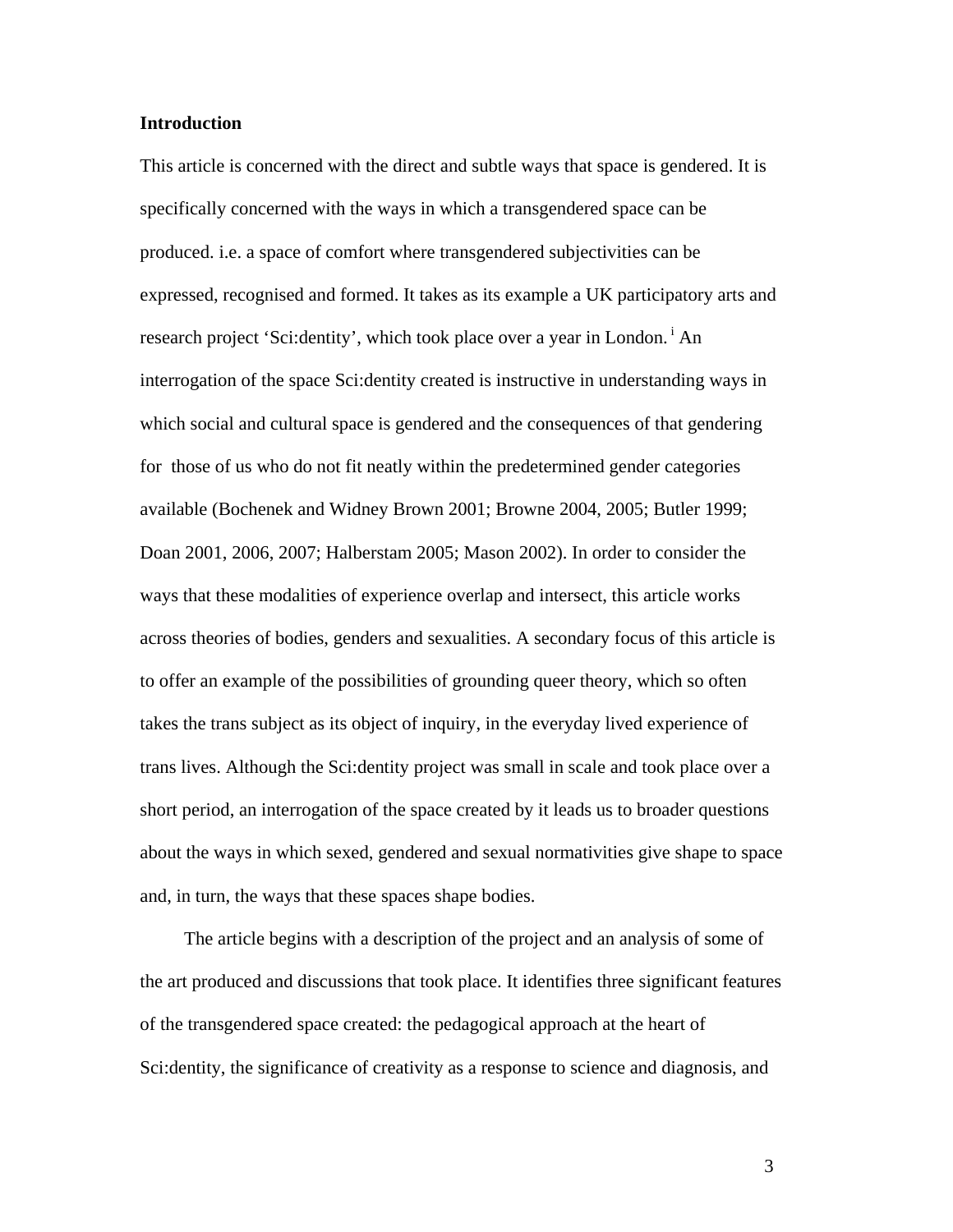the ethics of recognition. These are some of the key factors that meant that the project was, albeit temporarily, a transgendered space. The discussion then moves on to a consideration of feelings of 'comfort' in order to consider the consequences of being either misrecognised or unrecognised for many trans people in everyday spaces shaped by gendered and sexual normativities. In this way the article brings together empirical research into trans lives and contemporary theories of gender and space to interrogate the cultural logics of gender normativity.

## **Creating transgender space**

Research by Doan (2007) has highlighted the limits of the inclusivity of queer spaces for trans people, and the gender normativity that operates in heterosexual and homosexual populations. Doan also highlights some the ways in which trans people are building urban communities which do not mirror the patterns of lesbian and gay residential concentrations. In the UK transgender people have been instrumental in creating trans and queer spaces organised around support, activism and the arts (such as TransLondon, FtM Network, FtM London, Transfabulous, Bar Wotever and Club Wotever, the London Transfeminist group). This organic network, albeit primarily London focussed, provides spaces of grassroots mutual support, activism, selfexpression, representation, and celebration. While some of these are support spaces are aimed exclusively at trans people, others such as Wotever and Transfabulous organise regular events which bring together trans, queer and non-queer people, providing spaces that aim to be inclusive on the basis of mutual respect of difference rather than investment in identity.<sup>ii</sup> Sci:dentity was distinct from these spaces in two respects: firstly, it was specifically aimed at young people (who are often unable to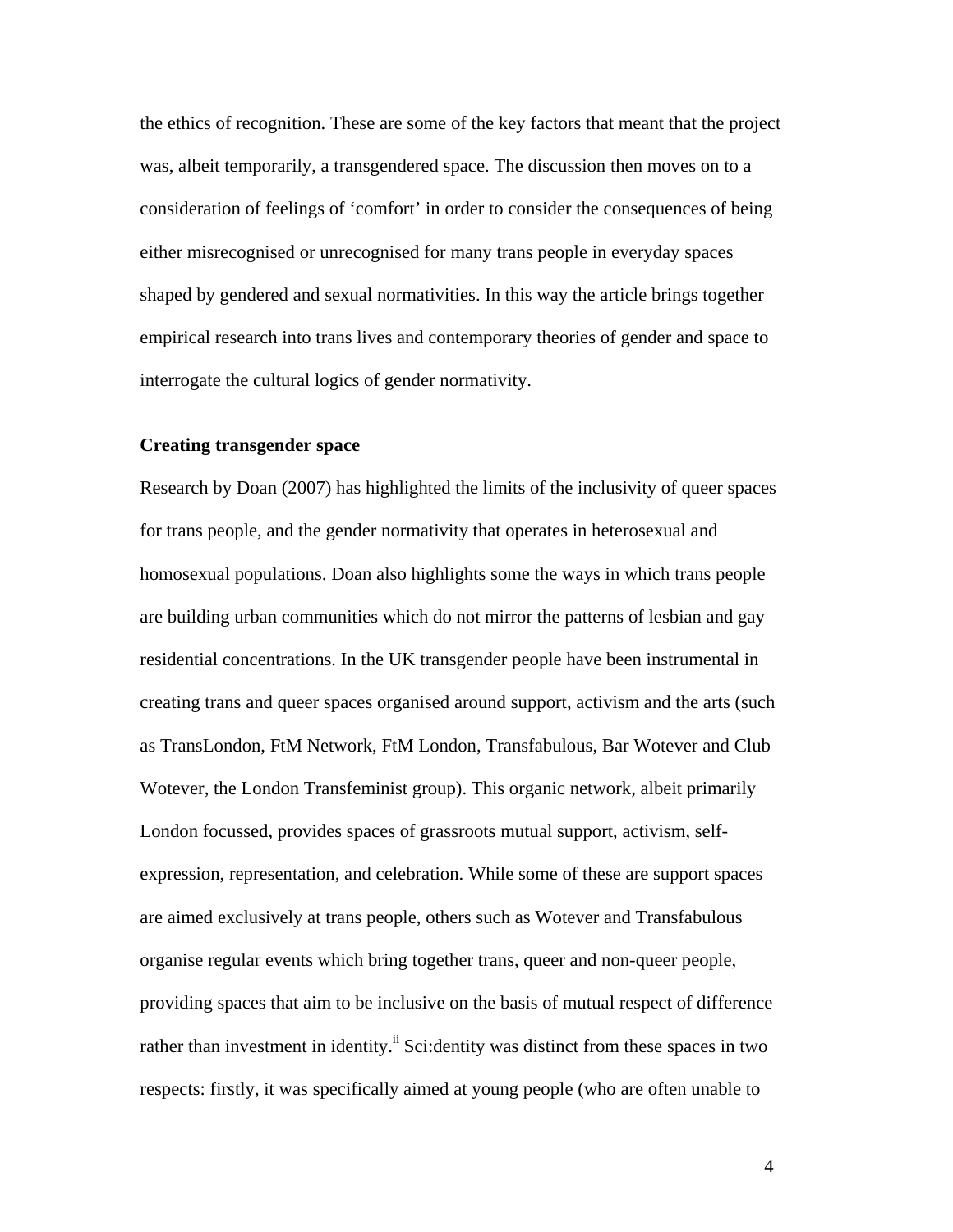participate in events in licensed venues); and secondly, it was an educational participative arts project. The Wellcome Trust's<sup>iii</sup> generous funding allowed 18 young people, aged between 14 and 22, from across Britain and Northern Ireland, to participate.

Sci: dentity was formulated by three academics<sup>iv</sup> whose background was in queer theory, visual arts, participatory research and performance. Together we sought to share their knowledge and put theories of gender to work in a participative action research project. Participatory arts and research are areas where academics, artists and activists have found some common ground in working together to formulate research questions, and interrogate social and spatial issues (Cooke and Kothari 2001; Freire 1972; Hall 1982; Park 1993; Kester 1995; Kindon et al. 2007; Butler and Reiss 2007). The Sci: dentity Project embodied this participative ethos $v$  combining participatory research, evaluation and art. In this spirit the participants were involved in making artwork, producing and curating an art exhibition, creating a final performance, formulating research questions and carrying out research, co-editing the documentary film about the project, training as facilitators and running outreach workshops, as well as taking part in the project's formative evaluation.

The Sci:dentity project had three main phases: first, a period of development and recruitment;  $\alpha$ <sup>vi</sup> and second, a creative engagement phase in which a series of arts workshops and 'science lessons' took place. During this phase a documentary film about the arts workshops was produced by one of the facilitators, in collaboration with the participants. The third phase of the project consisted of outreach workshops delivered to a variety of audiences including school and college students and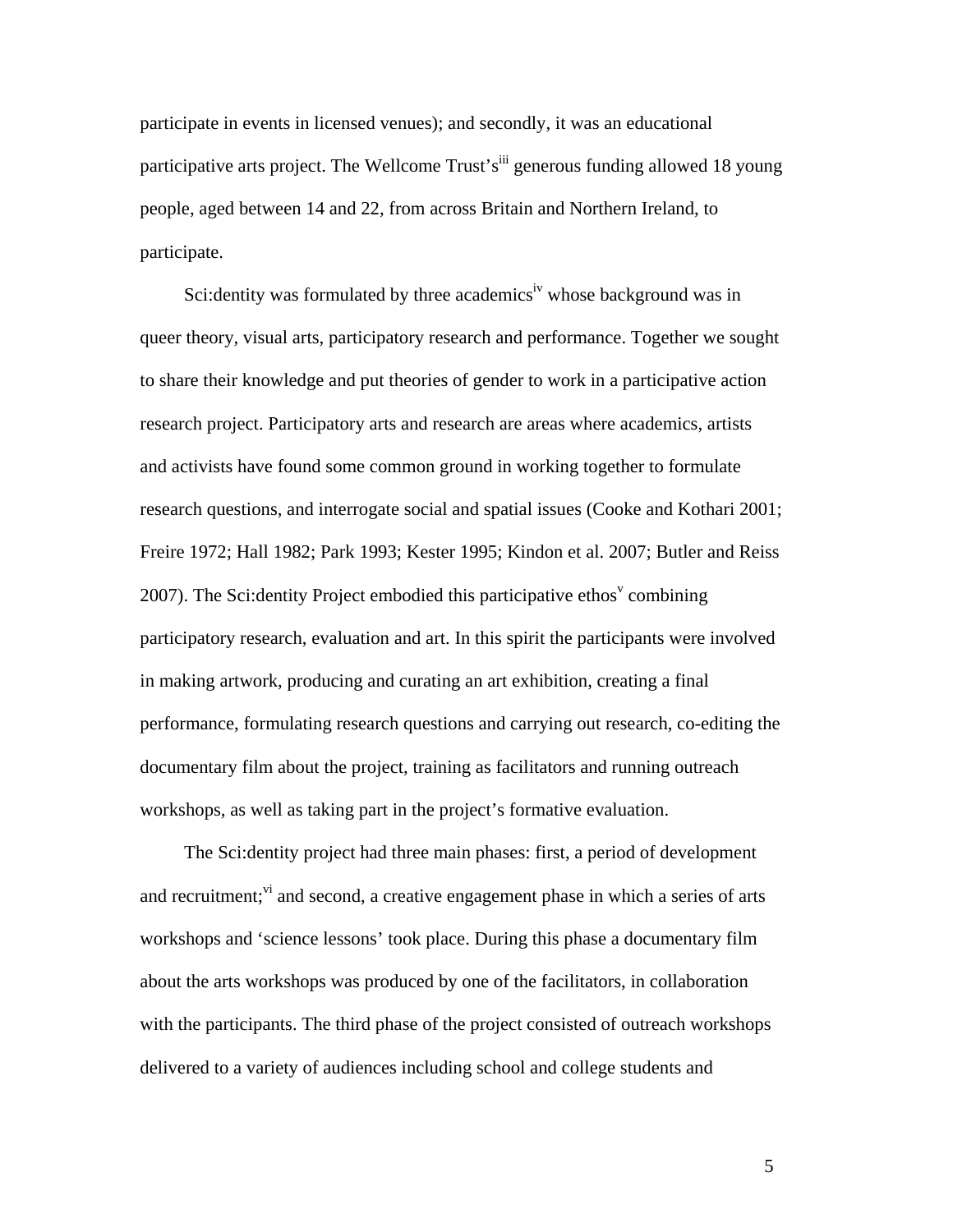teachers, young people including LGBT youth, youth workers, arts practitioners, educationalists, activists and those working in the area of equalities and diversity policy and its delivery. In the spirit of participation some of the young people who took part in the creative workshops went on to co-facilitate the outreach workshops. The documentary film was shown in the outreach workshops with the aim of communicating the lessons of the project and the life experiences of the participants to a wide range of people, who were encountering the term 'transgender' for the first time. The outreach workshops involved predominantly (but not exclusively) nontrans young people under 22 years of age from all over the UK. This article focuses on the creative engagement phase of the project.

#### **A participatory pedagogy**

I learnt a lot about the *lack* of scientific/medical understanding about sex, or rather that understanding became less of a concept and more of a reality. It has driven me to learn more about sex and intersex. I think it has made me feel less like the female assignment and characteristics I have *make* me female. I think once you shed the ideal images of what a man and woman should be away it's easier to accept your own body, when you realize there is no clear line. It's like ok, I'm a short, unusual guy, and there's lots of them about and not all of them are even trans! The challenge becomes less of an internal battle (mind vs. matter), more of a process of getting the recognition of who you are! (Paul, FtM, aged  $20$ ).  $\frac{V}{I}$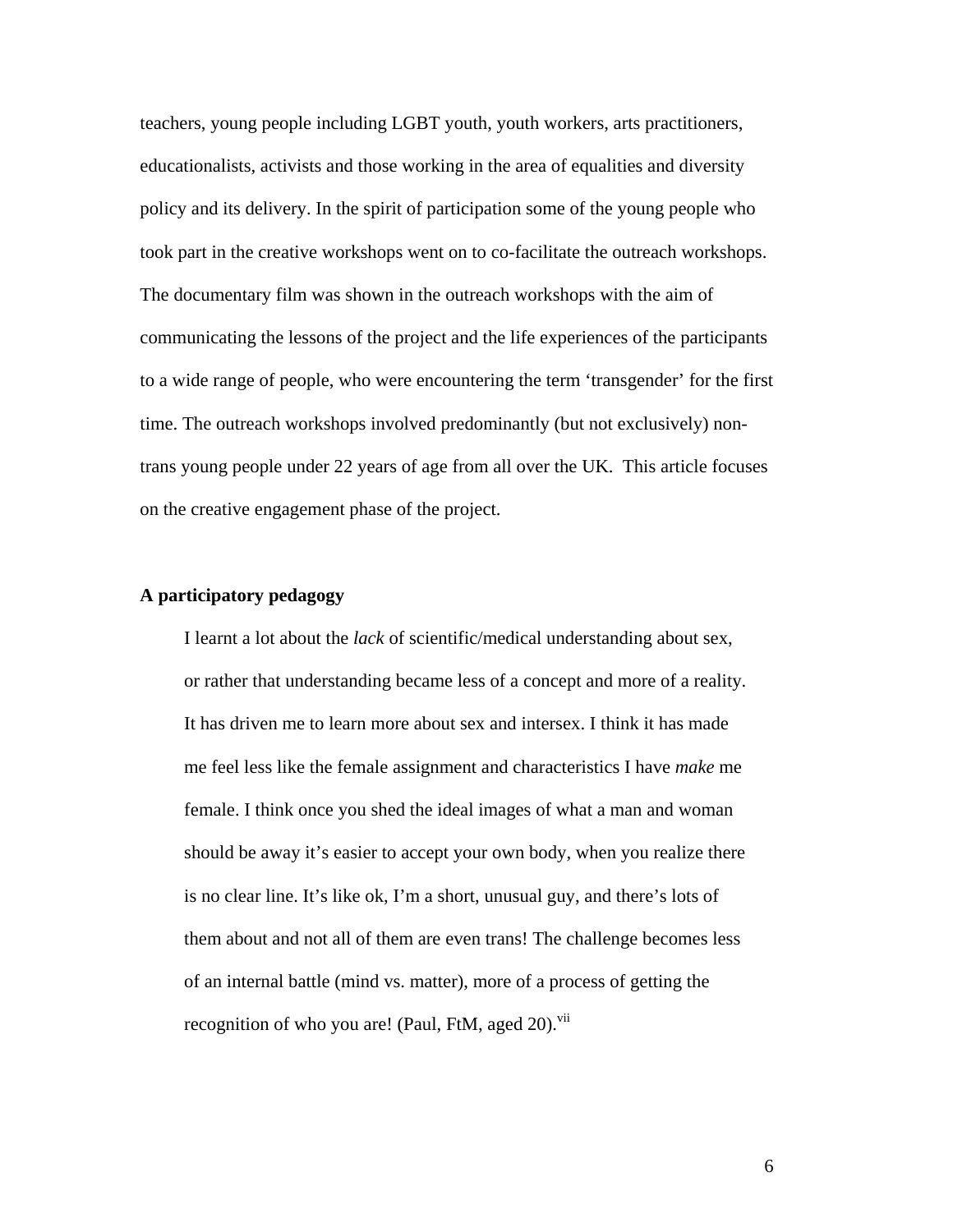The creative engagement phase of the project combined a pedagogical exploration of science with an encouragement to respond to the certainties of science with art (see Rooke forthcoming for a discussion of the projects relational aesthetics). In 'science lessons' participants listened to presentations on the science of sex, and interviewed medical experts in the field of sex reassignment. This project explored current scientific explanations of sex and gender: such as differences in the brain, hormones and their effect on behaviour, chromosomes and their function, hormonal and surgical sex reassignment, and the moral and ethical issues this raises. The purpose of this 'science lesson' was not to simply educate young people about the science of sex and gender; rather these encounters were a way of unpicking the variety of sciences which come together to explain the idea of sex. Paul's reflection on the project speaks of how learning about the science of sex and gender impacted upon his sense of himself as a transgendered young man. Learning about degrees of intersexuality, which are erased in the reiterative gendering declaration that 'it's a boy' or 'it's a girl', prompts Paul to rethink his relationship with gender. Participants became aware of the wide variation that exists beyond the apparent chromosomal simplicity of the XX and XY binary, and the extent to which physical appearances are dependant on a combination of growth and sex hormones.

A central pedagogical aim of the project was to encourage a critical exploration of these bodies of scientific knowledge and the ways they are instrumentalised by medical practitioners such as endocrinologists, psychiatrists and surgeons in trans peoples lives as they navigate the process of being diagnosed and treated. The work of these practitioners regulates the possibilities of embodied self-realisation in the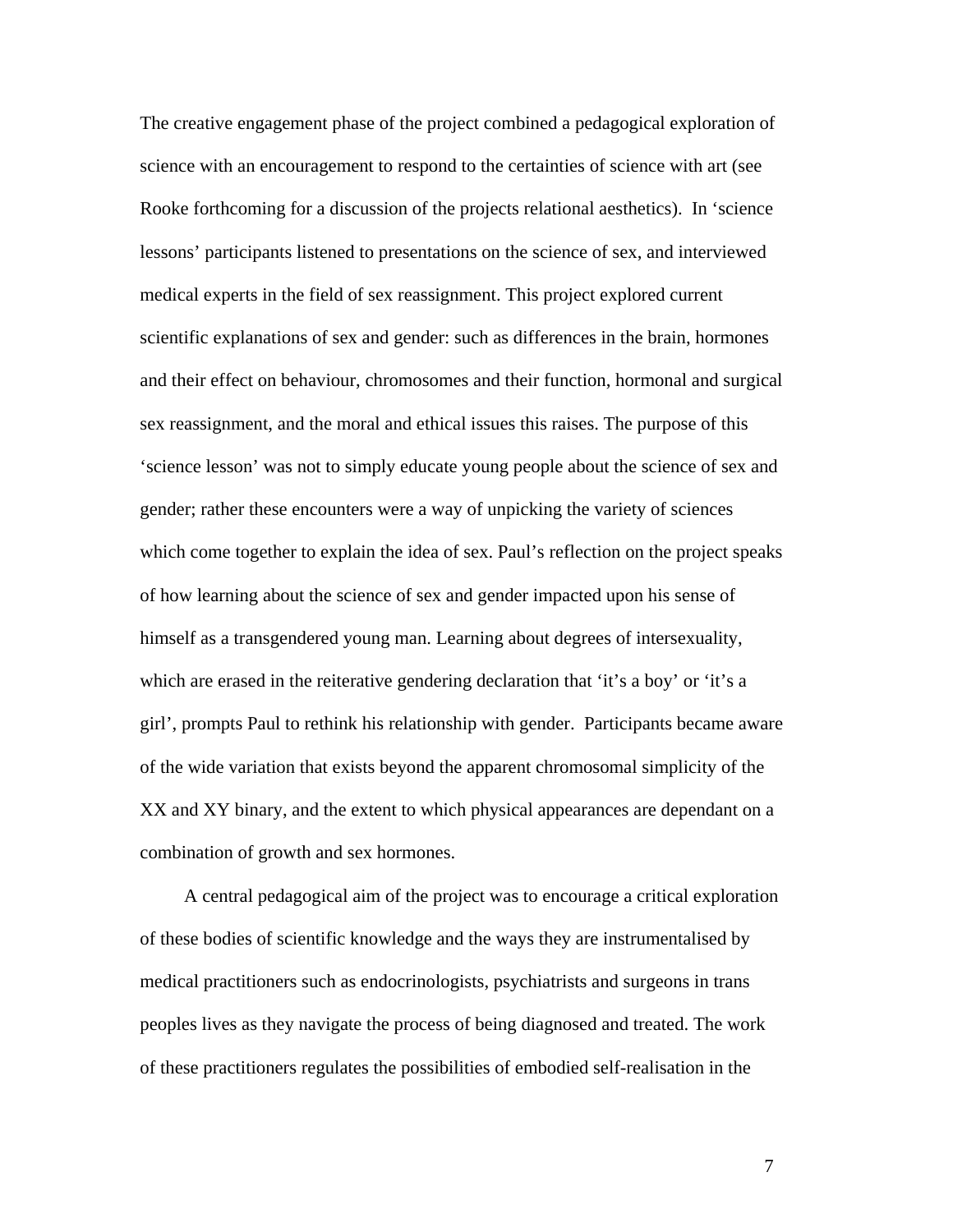production of coherent transsexual subjects. This occurs in the discursive production of what Butler (2001) describes as intelligible genders. i.e. those genders which maintain coherence and continuity within the cultural matrix of sex, gender, sexual practice and desire.

In this pedagogical space, participants had an opportunity to ask practitioners and 'experts' questions outside of a diagnostic situation, by interviewing an endocrinologist and a consultant from a private gender clinic.<sup>viii</sup> Rather than recreating a patient/doctor diagnostic dyad, in which the medical expert asks questions of the patient, the interrogative role here was reversed. These encounters revealed the considerable time invested already by participants researching and contemplating the medical aspects of sex and transsexuality. This included the frameworks for diagnosis and the various hormone regimes which they may take up in the process of transition. For example, one group formulated the following questions, for a gender specialist regarding the relationship the ethics of 'gender dysphoric' diagnostics:

What is the relationship between theories of hormones and theories of brain sex? Does endocrinology endorse 'brain sex' theories? How do you feel about the rightness and wrongness of a person's transition? How do you feel about having the responsibility of making decisions about a person's transition process?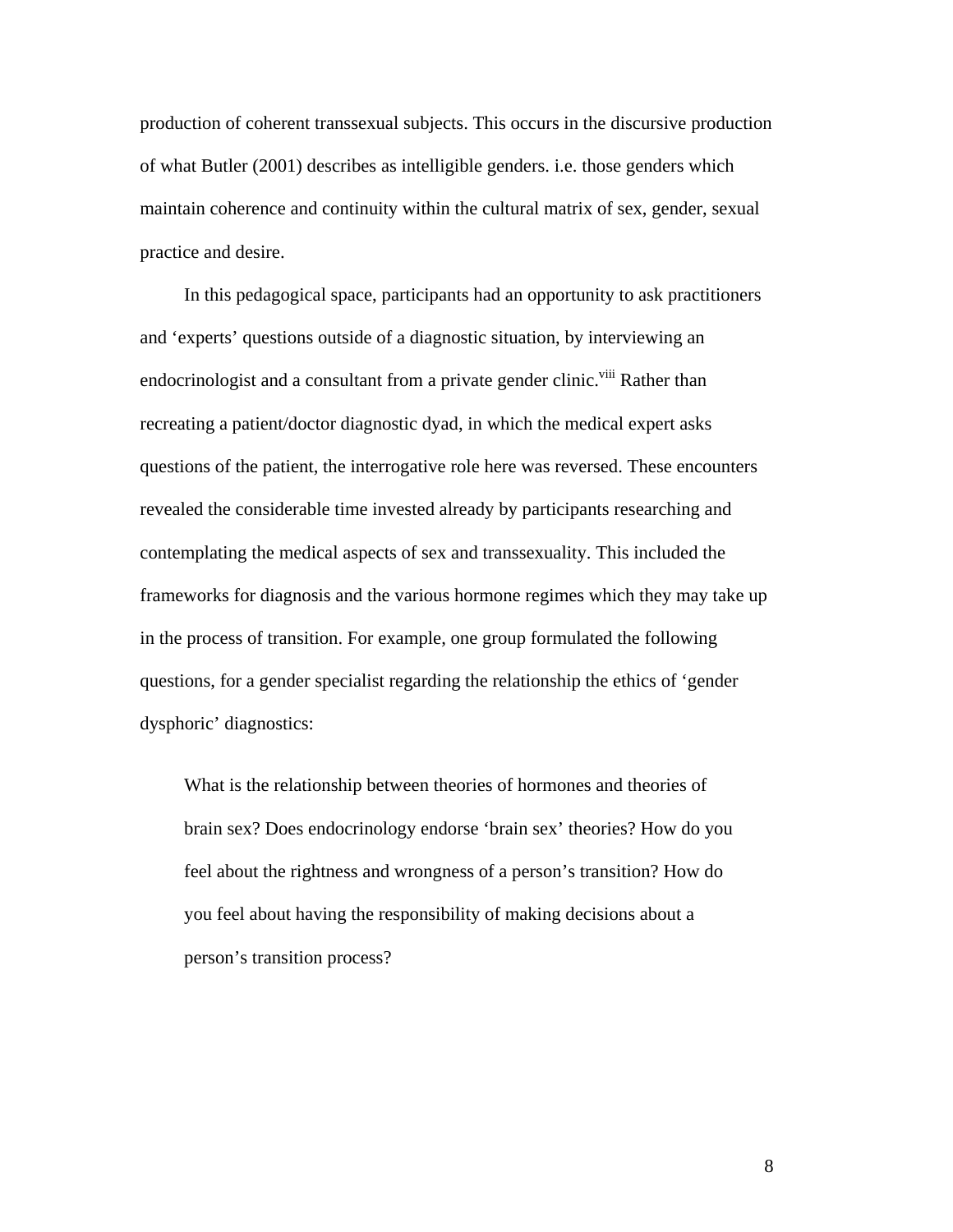This opportunity to investigate the science of sex outside of the disciplinary site of the clinic was also valuable to one of the facilitators who is a trans man:

I benefited from the scientific investigations as much as the young participants. It empowered me to speak to these experts as an equal and not as a patient, which is what I have been. It was great to engage with how science gets produced – through evidence gathering and experiments in the lab – and to critique the authoritative voice in which it operates (Sci:dentity Facilitator).

Significantly, this participative pedagogical space allowed the participants, some of whom were already being treated through NHS Gender Identity Clinics, to express their reservations and concerns about the effects of a medical transition through hormones and surgery. This is in contrast to a diagnostic situation which invites the speaking trans subject into being through adherence to a set of scripts that both social actors are arguably familiar with.

#### **Between diagnosis and identity: Young trans people in the UK**

The value of this pedagogical space (and the project overall) is apparent if we consider the cultural and institutional constraints encountered by young trans people, seeking to undergo gender transition. At the time of writing, young people in the UK who identify as transsexual are not able to access hormones and surgery until they are 18 years old. The current guidance for medical practitioners, produced by the General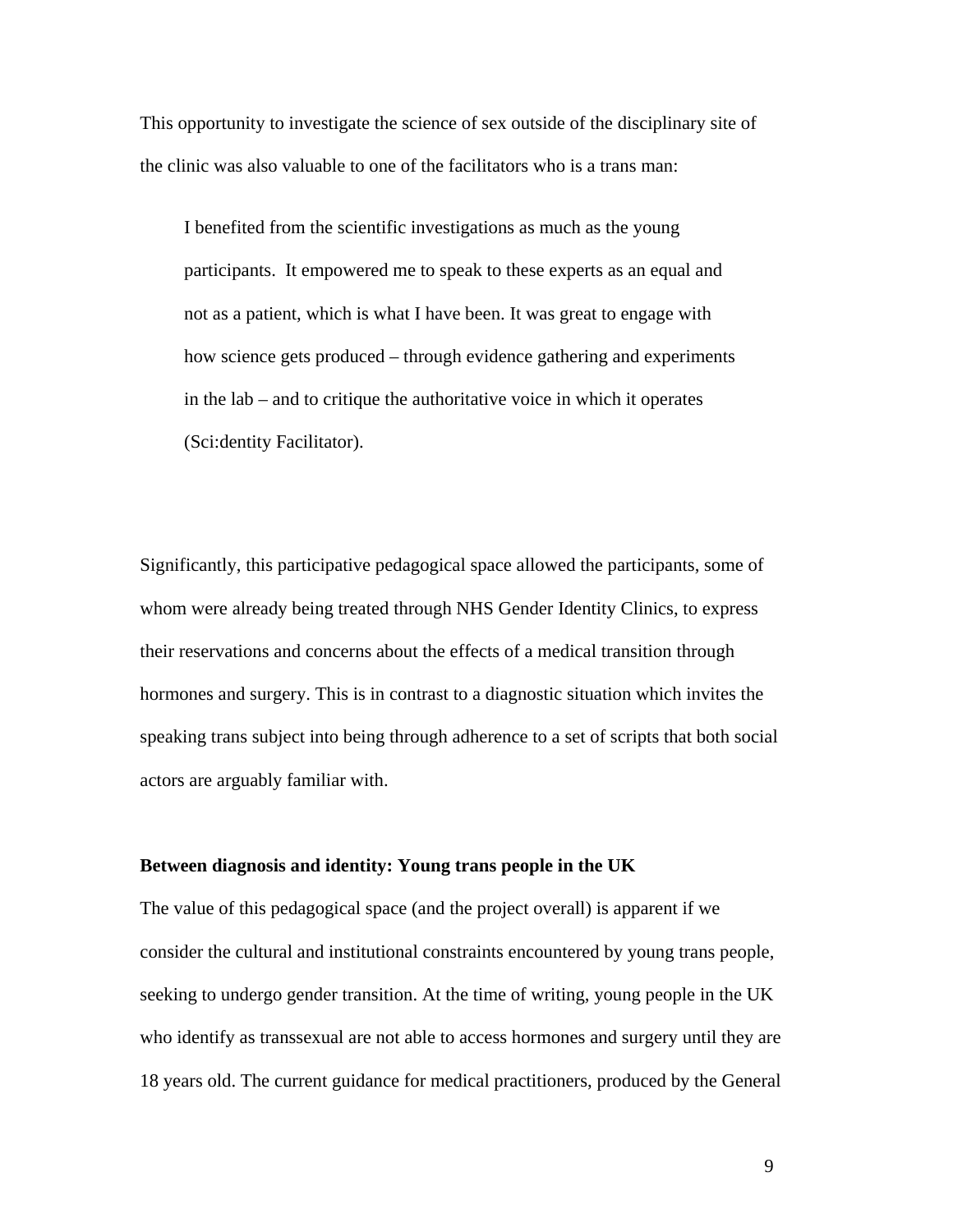Medical Council and contained in the *Harry Benjamin Guidelines on the Treatment of Transsexuals* (2001), suggests caution regarding the treatment of young people. Medical practitioners are faced with ethical decisions as to whether to administer reversible treatments such as hormone blockers to trans adolescents prior to irreversible treatments such as hormone administration and surgery. Guidelines published by the British Society for Paediatric Endocrinology and Diabetes (2005) state that treatment should not start until puberty is complete. This practice in the UK stands in contrast to the situation in countries such as the US, Australia, Canada, the Netherlands, Germany, Belgium and Norway. This is now under review following considerable campaigning by academics, legal experts and grassroots organisations. A report published by an expert in the field of medical ethics (Giordano 2007, 2008) critiqued medical practice in the UK, arguing that UK doctors are 'depriving children relief from "extreme suffering" caused by their condition, leading to self harm and suicide and forcing their families into seeking help outside the UK'. The publication of this report, and two subsequent conferences in 2008, led to considerable press attention, debate and activism around the treatment of 'gender variant adolescents' and highlighted the difficulties faced by young transgender and transsexual people who often embody gender expressions which are not clearly male of female.

While these debates endure, and the medical professions persist in delaying the treatment of young trans people, there exists concurrently an increased cultural awareness of transsexuality, a growth in trans networks, and legislation offering legal recognition of trans people. In light of this, it is not surprising that increasing numbers of young transsexual people are wishing to change their sex at a younger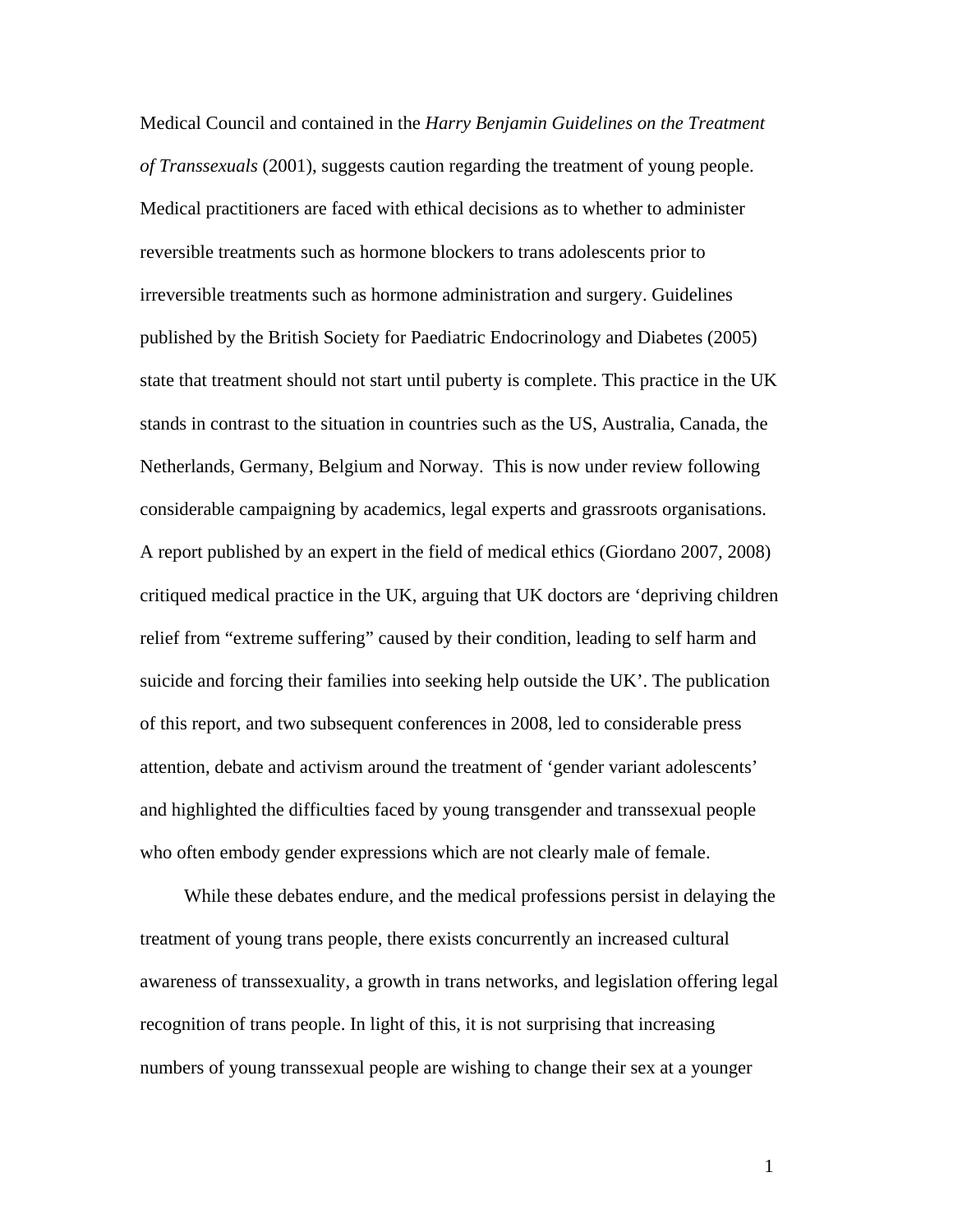age. Some of these young people are opting out, albeit often temporarily, of both the existing medical discourses of trans identities as 'gender dysphoria'<sup>ix</sup> and the associated regulation of its possible temporality. Many trans young people are involved in trans and queer community spaces and the associated discourses, which bring together identities organised around the modalities of gender, sex, sexuality, ethnicity, desire and location in unpredictable, dynamic and playful ways. These spaces offer opportunities to explore gender expressions that fall beyond the binaries of being transsexual/non-transsexual through a myriad of identity expressions such as femme, butch, daddy, drag king, drag queen, boi etc. Simultaneously, increased global communication has led to the surgical procedures and hormones which are carefully regulated and rationed by the UK's National Health Services being available, (to those can afford them), in other ways; principally by accessing available treatments and services online.

## **Creative space: re-narrating gender**

The Sci:dentity project opened up a creative space where young people could explore their self-understandings of their sexed and gendered selves and interrogate some of the cultural incitement to gender intelligibility that they were encountering in their daily lives. As well as offering a space to critique the discourse of sex being a matter of certainty verified by evidence of scientific evidence, this space offered arts practice as an expressive opportunity to communicate the humanity of trans lives, with dignity and pathos. The methodologies employed, such as drawing, cartoons, painting, song writing, performance and film making gave the young people an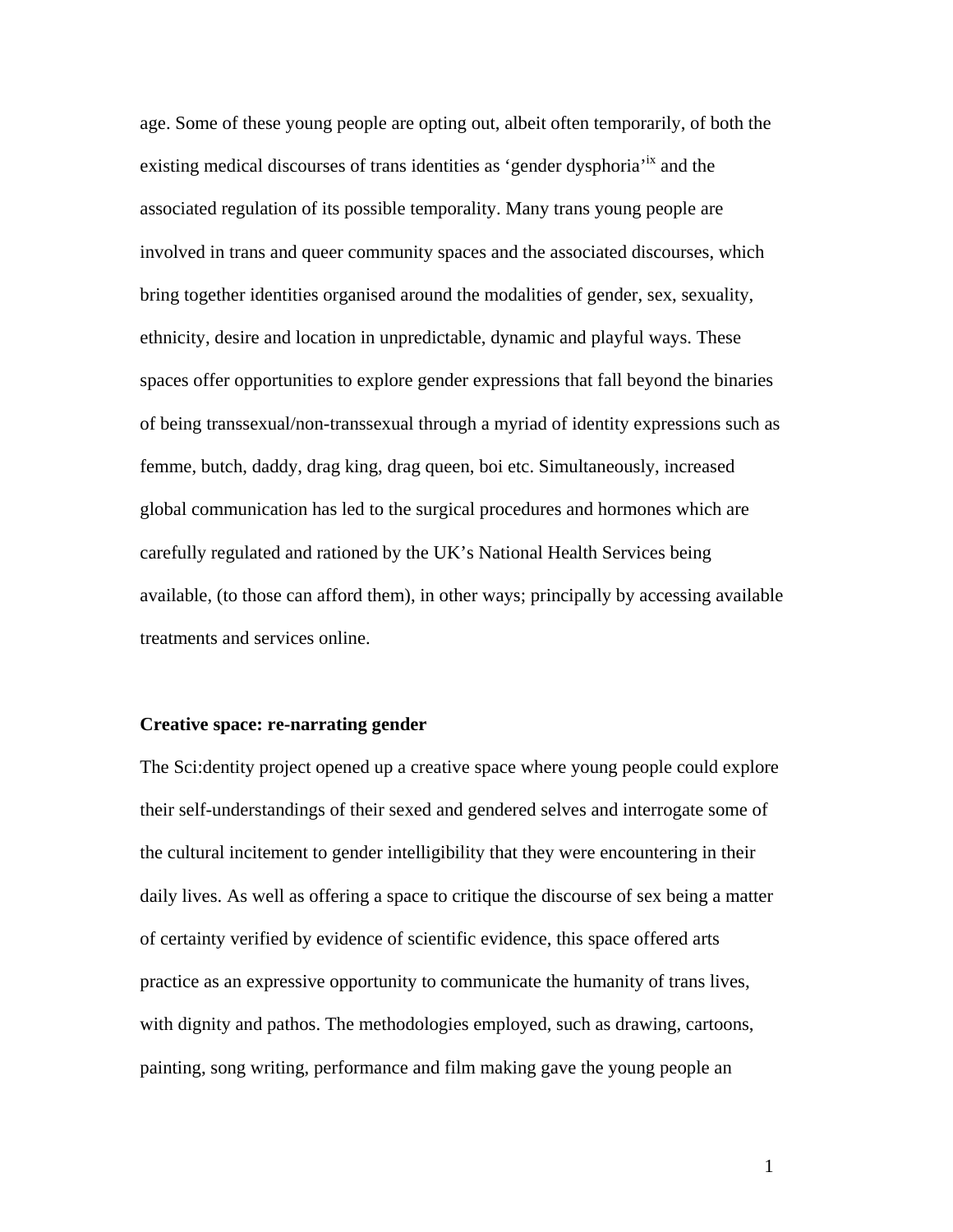opportunity to narrate their self understanding – and crucially, their sense of their own gender – in creative ways which combined both community narratives of trans selfhood such as female-to-male (FtM), male-to-female (MtF) and genderqueer, with medical discourses of transsexuality to narrate a coherent trans-self (Rooke and McNamara 2008).

The artwork created in the course of the workshop was shared with an audience of 150 people on the final weekend of the workshops. This included performances, screenings of short films, photography, a zine, sculpture and puppetry. The length of this article does not permit a detailed description or discussion of all the artwork produced in the project. However, I do want to focus on just two of these pieces of artwork and discuss their significance for the themes of this article: a short film produced by Liam, an FTM young man aged 22; and the Sci:dentity Zine which was produced by participants in the course of the creative engagement phase.

Liam's film exemplifies how the creativity at the heart of the project opened up a space to respond to medical discourses about the science of sex and to articulate the participant's self understanding. This in turn, offers insights into the transgendered space created by the project. After the first weekend of the creative workshops, Liam expressed some ambivalence about the 'science lessons' presented that weekend when he wrote the following in the evaluation blog, 'the most challenging aspect of the weekend for me was the science talk and the thoughts and feelings it always evokes in me when biology is mentioned'. However, by the end of the creative workshops he had used these feelings to critique the authority of science, by making a short film based on a first-hand encounter with medical discourses of sex and gender.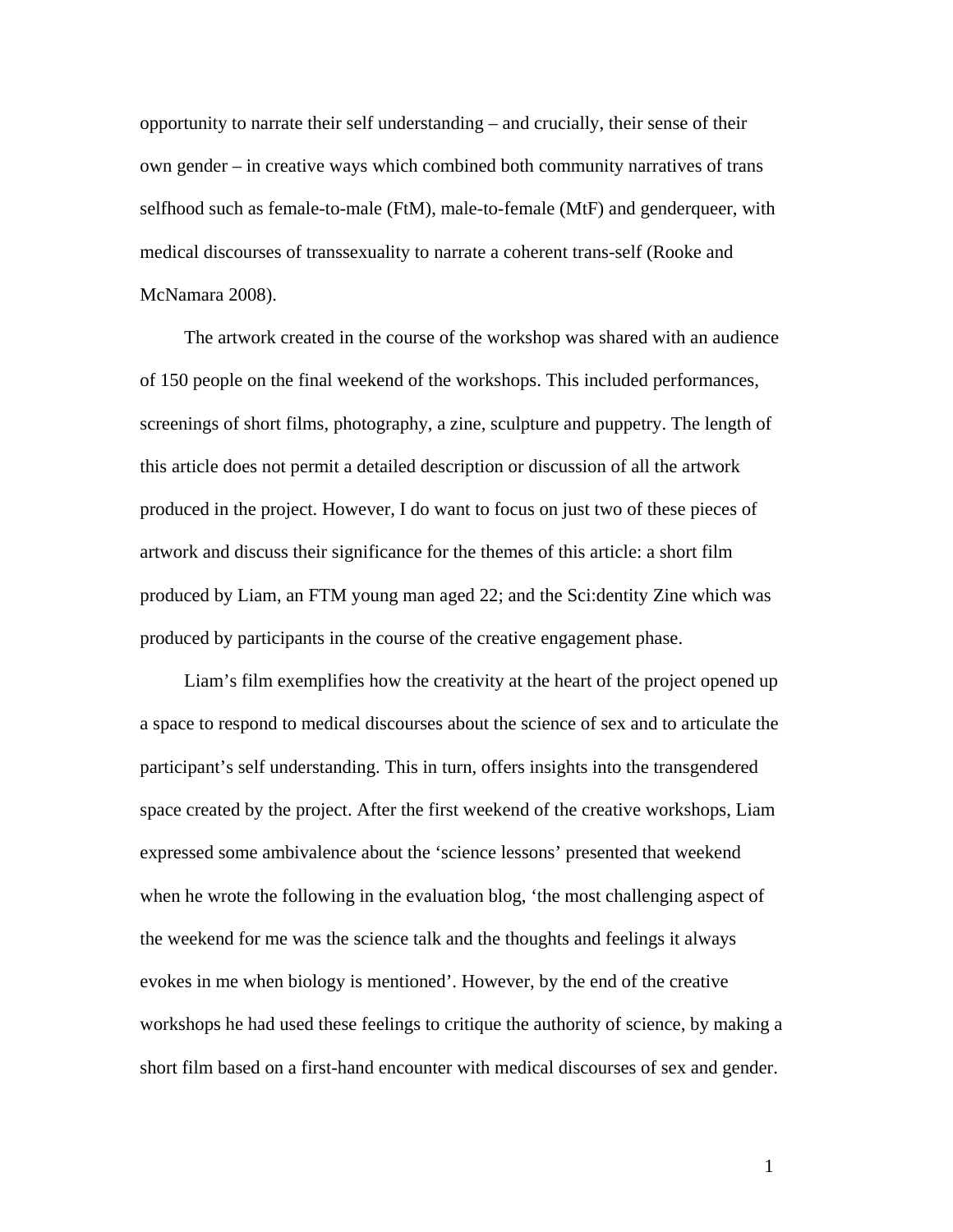This occurred when, several weeks into the project, he approached his GP to request referral to a gender identity clinic. The encounter was less than satisfactory, revealing his GP's lack of awareness of trans identities and NHS procedures. He describes his experience of the appointment in an interview:

So I talked to him about things and he immediately turned away from me and listened to me, but pretended to fiddle about on his computer and stuff, and then eventually he wrote this: 'This 22 year old asked me to refer her as she has not been feeling fully female, has felt more male gender in her physical and mental activities. Her menarche started late 14 and her sexual organs showed reasonable development. She denies any hirstuitism, would you kindly see her for further investigations'.

Discussing this encounter Liam stated in an interview:

My doctor called it the gender determination department. When I said to him no it's the gender identity clinic, and he didn't know any of the doctors names, so later on I wrote 'To Dr  $(X)$ <sup>x</sup>' on it.

Clearly Liam had a negative and frustrating experience with this initial approach to his GP. From the content of the letter, it seems that the GP had no knowledge of transsexualism and may have referred for investigations into whether he was intersex (reflected in his notes about evidence of normal biological development). Liam then took this medical text and proceeded to rework this medical text, with the intention of re-narrating the encounter until it reflected his sense of his gender.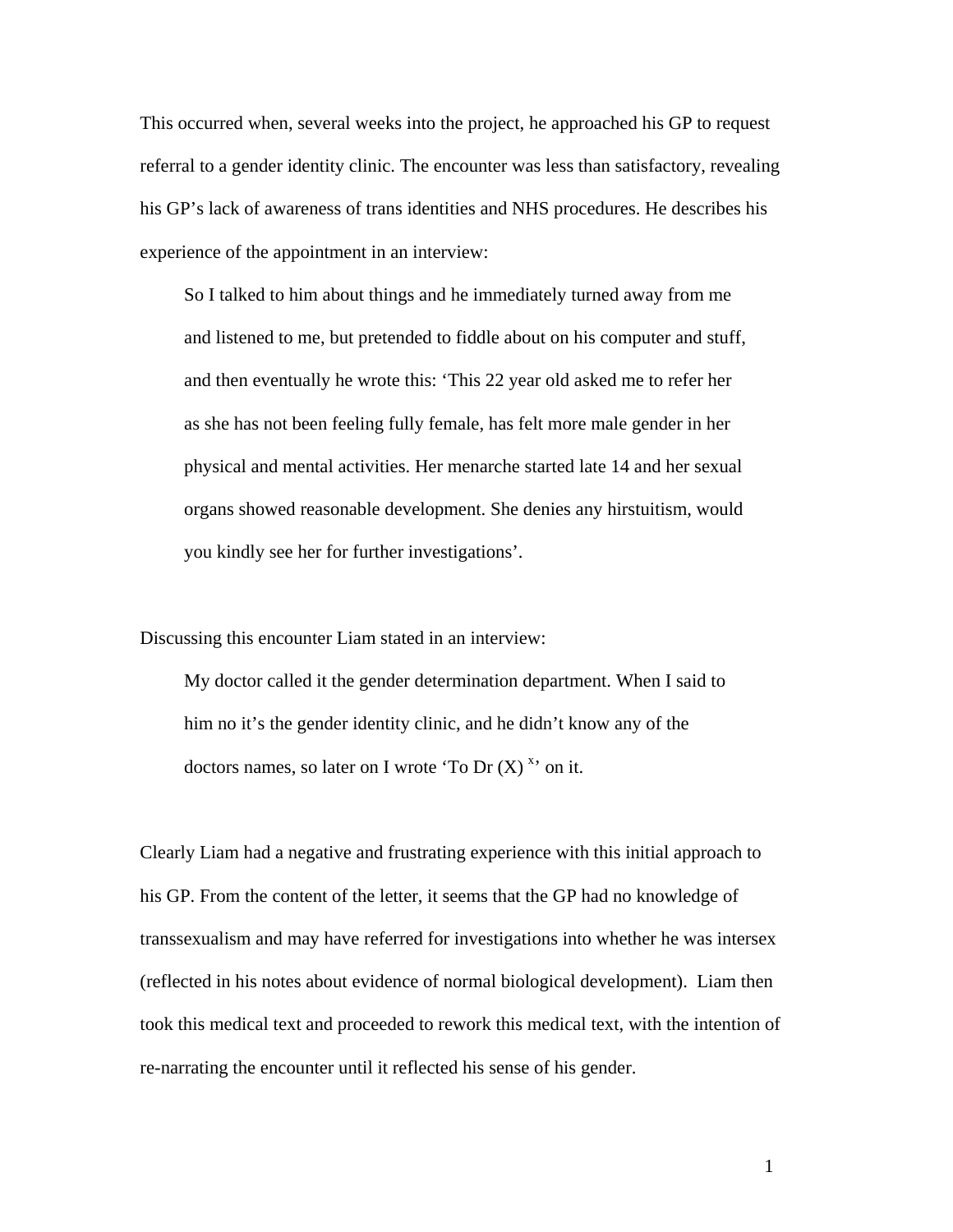The video intelligently explored the notion of transition. It begins with Liam clean-shaven, and as it plays backwards, we see Liam seemingly shaving on shaving foam, then with a beard prior to the shave, and finally putting on a beard (with the use of glue and hair clippings). The visual dimensions of the video achieve a transition from male to female (or at least imbue in the viewer some uncertainty). Simultaneously the voice-over which accompanies these visuals begins with Liam's (pre-transition) female-sounding voice reading out the doctor's letter referring to 'her', 'she' and female biology (such as a lack of hirsuitism and menarche). As the film progresses the voice-over becomes deeper and the words of the letter change, until at the end, a deep male-sounding voice states:

This 22 year old asked me to refer him as he has not been feeling fully male, has felt more male gender in his physical and mental activities. His menarche started late 14, and his sexual organs showed unreasonable development. He denies any hirstuitism, would you kindly see him for further investigations.

This final statement is an account of transexuality narrated from the perspective of the trans person. His body has not developed appropriately, and the absence of the external evidence of his male embodiment is hindering him in feeling fully male. When discussing this video later in an interview Liam stated: 'There will be a progression; cause that's what a transition is; from what's not acceptable/not real to a better place'. Liam's film is an example of how the creative space of the workshops enabled him to respond creatively to the provocations of the 'science lessons' and his frustrating entry into spaces where medical discourses are at work. By using creative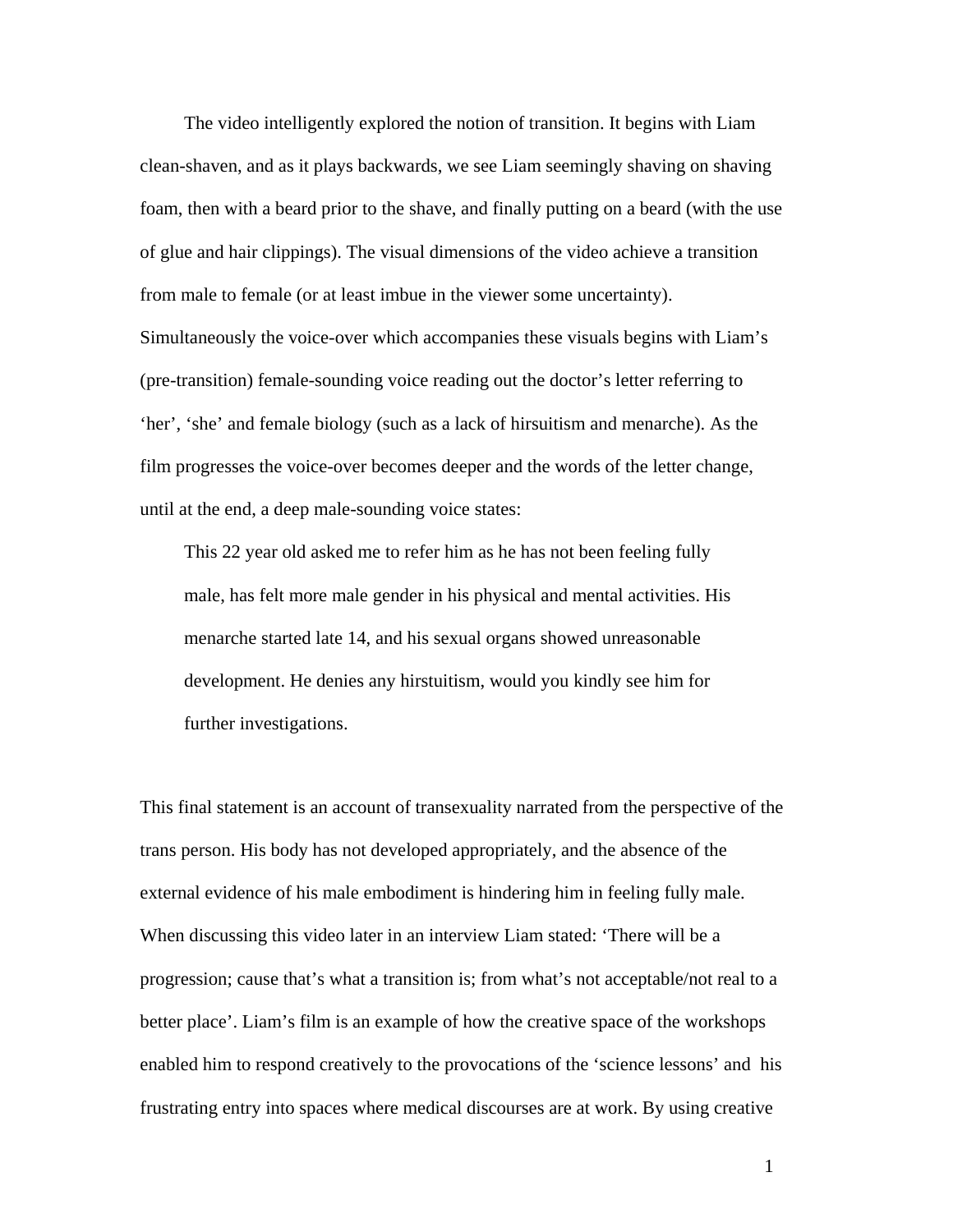technologies, Liam was able to narrate his gendered self-hood in the very terms which had been used to dismiss it.

In curating the final show and exhibition, the participants came up with the idea of a 'grey room' that explored the space between binary genders; a trangendered space. The exhibits here drew attention to their everyday spatialities. Rather than thinking about transgendered space through the identity politics of location, position and territoriality (Keith and Pile 1993) found in spaces such as clubs and bars, the artwork here foregrounded movement through time and space, and the everydayness of trans peoples' lives. This in turn reveals the inextricable matrix of gender normativity that they continuously negotiate. The exhibitions' grey room contained a series of sculptures and projections, which explored the ways that gender is 'done' in the social world and attempted to undo gender. Installations included a collage titled 'Buying into Gender' showing gendered consumer goods such as children's toys and clothes, typically coded in pink and blue colours. A video installation showed a participant playing with clothes and gender stereotypes in a shop changing-room, while a sculpture featured gender stereotypical clothes which had been ripped and burnt. I want to focus here on an installation in the grey room which consisted of a large toilet with walls that on three sides were covered with the young peoples' writing. This writing spoke of their experience of the binary gendered space of the public toilet and how navigating these spaces was particularly treacherous. These quotes speak of the ways in which sexed and gendered spaces are maintained and policed through what we might call the visual regimes of gender normativity (for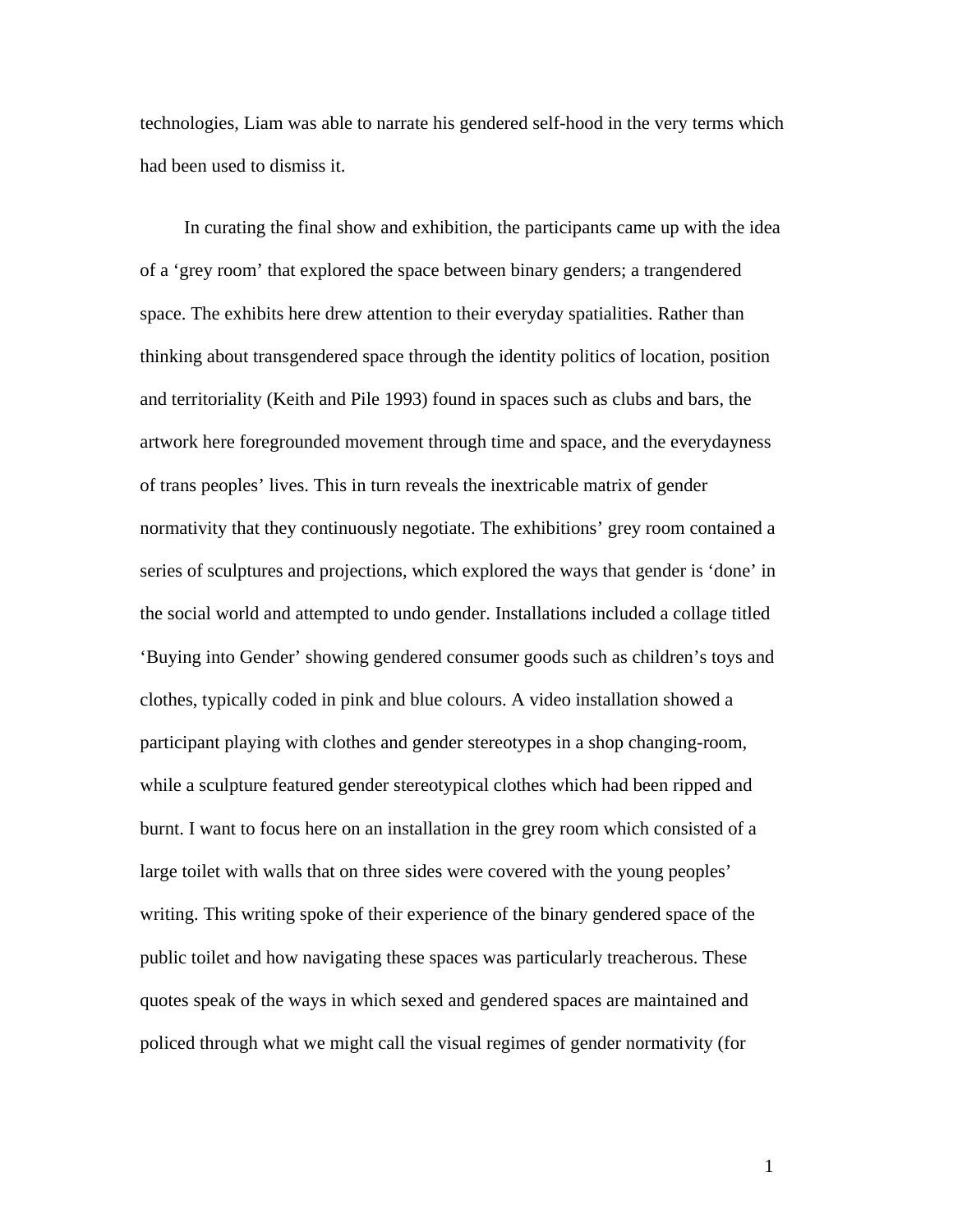further discussion of the negotiation of the toilet as a site which is sexed in regulatory ways, see Browne 2004; Halberstam 1998; Munt 1998, 2001; Sibley 1995).

As well as transcriptions of overheard questions such as 'Mummy, is that a boy or a girl?' and 'Is he a girl?', some of the participants' writing speaks of the impact of gender normativity on trans peoples' navigation of 'public conveniences' and the inconvenience they create for trans people who do not easily pass as one gender or another.

I have yet to go to the 'gents' but now that I am 'going over to the other side' I find it hard when I am in the 'ladies'. It's true that I don't really fit into one category and one box so therefore I get looks and whispers. I have had remarks but even when there is no one in the toilets I can still hear them.

Women looking at me disgusted. Others confused. But all of them, ALL of them looking, thinking. If not saying something to me with words, it all comes out in their eyes. Their body language … Wouldn't you think twice about which toilet to go into? Sometimes I hold it in for hours until I get home. Or until I can find toilets that aren't separated to male/female.

These two brief examples point towards the complex ways that young trans people, whose bodies cannot be read in straightforward binaried ways and who do not have access to hormones, hormone blockers or surgery, are finding their way in a binary gendered world.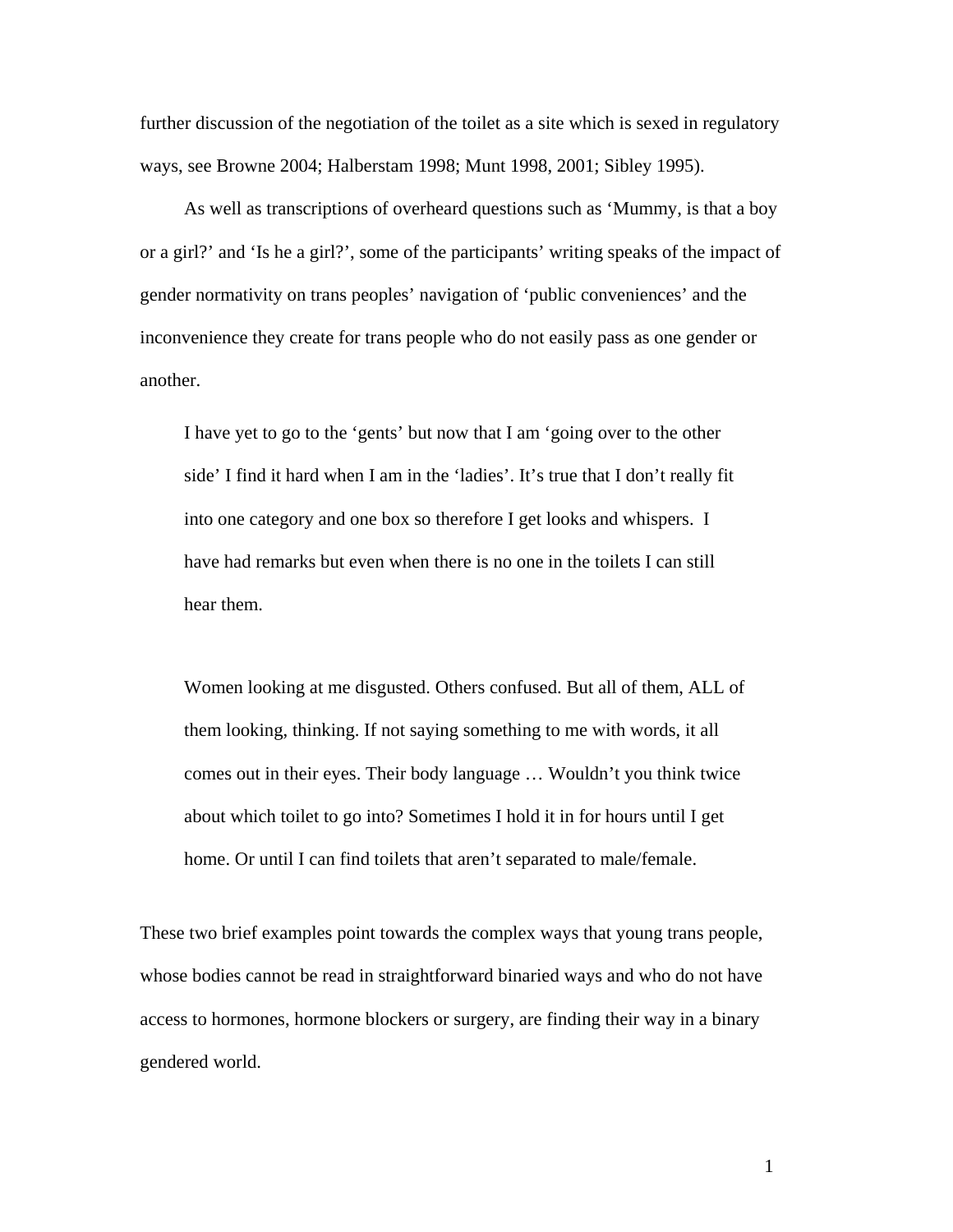This discomfort, which as these statements demonstrate, is both ontological, haunting and sometimes urgently physical. It speaks to a disturbing experience of both 'feeling out of place', not having a place, and an awareness of the discomfort which bodies that are read as 'genderqueer' imbue in others. It is worth considering that these moments also occur in places which are, albeit temporarily, open to 'queer people'. $\overset{\text{xi}}{ }$ 

## **Transgender recognition: From virtual to 'real' life**

I consider myself a newly 'discovered' transboy as I only came out in February of this year. I am pretty new to everything, all the new terms and information makes my head hurt. Most of my research has been through various TG<sup>xii</sup> sites on the Internet. Different websites say different things, but nothing beats meeting a transperson in person and talking to them. I got to do that this weekend and I am very happy I met the guys here, as it helps me divert text and websites into real life experience (Steven, FtM 19 years old).

I now want to discuss the significance of the Sci:dentity project as a space of recognition where trans young people's self-understandings could be expressed, explored and developed in the process of working together to conduct research, produce art and reflect on science. Steven's quote points towards the limits of online interaction and the value of offline embodied encounters. Existing research shows how transgender identities are often formed in physical isolation from other trans people through virtual encounters in cyberspace (Whittle 2006). Transgender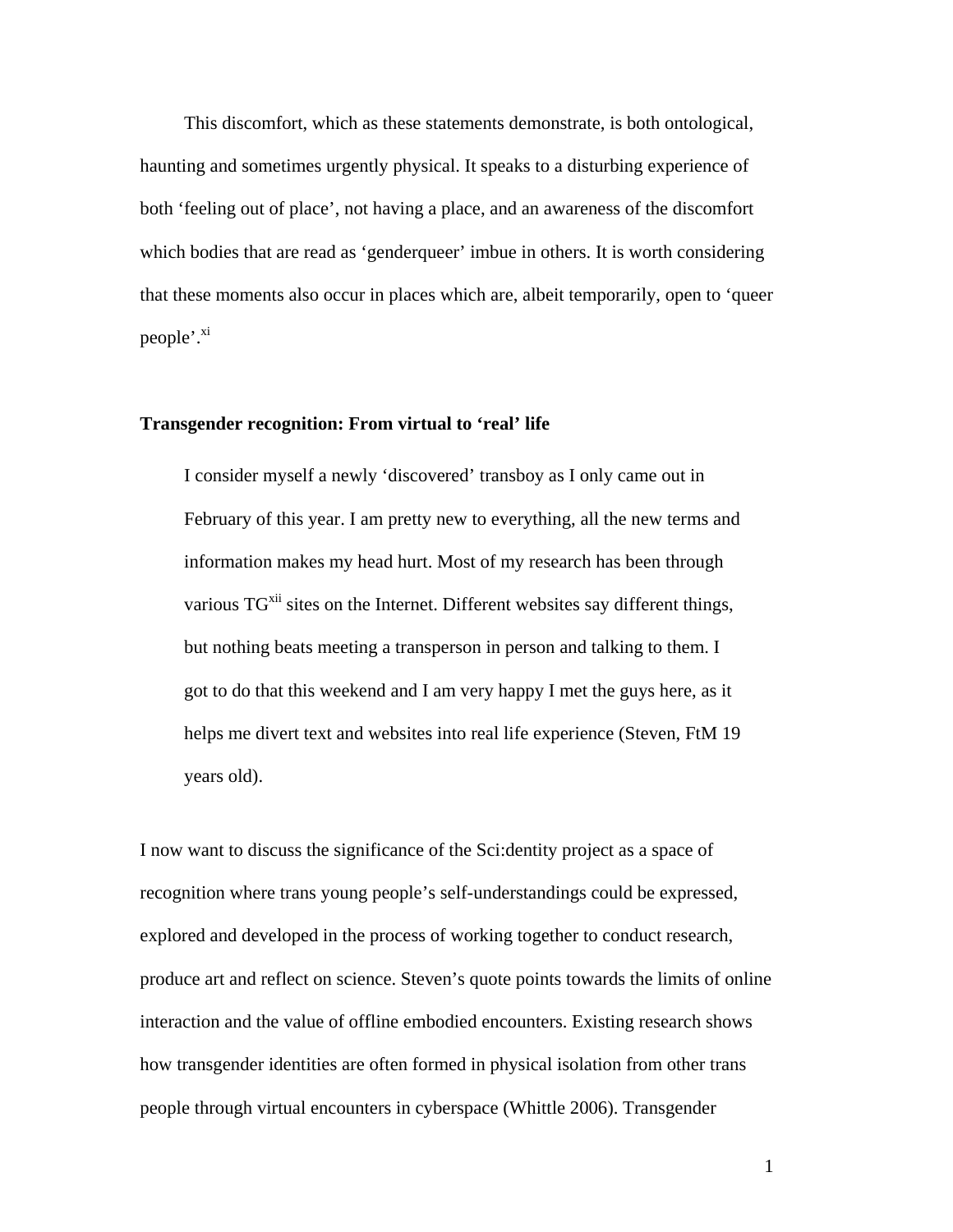community knowledge is acquired, incorporated and managed between the boundaries of the virtual and the 'non-virtual'. This was evident in the participants' stories of the ways they came to identify as trans. Sixteen of the 18 participants had never met another trans person in 'real life' before coming along to the workshops. Most participants had developed their self-understanding as trans in virtual spaces such as Internet forums such as NuttycaTS, message boards, sites for sharing photographs such as www.transster.com and chat spaces such as MSN. In these spaces, trans people receive and pass on (trans)gendered cultural knowledge and form collective identities, through sharing photographs and information on hormone regimes, surgery, and discussing the standard of care and skills of various surgeons. In this way the Internet offers alternative transgender identity narratives to those perpetuated by psychiatry (gender dysphoria) and broadcast media (the spectacular 'freak show' material of talk show and makeover television, see Gamson 1998). While it is doubtful that these spaces are free of bullying or harassment, they do tend to offer a space of some support which stands in contrast to the difficulties of navigating the 'real' or offline social world. Existing research shows that in 'nonvirtual' space transgendered people continue to face high levels of victimisation (Doan 2006; Namaste 2000; Hill and Willoughby 2005; Lombardi et al. 2002). The cultural knowledge gained in virtual space, such as how to navigate gender segregated spaces such as toilets and changing rooms, is valuable once incorporated, embodied and improvised upon in the navigation of trans people's 'off-line' lives. This space of recognition offered a valuable alternative to the routine dismissals of the participants' self-understandings that were encountered on a daily basis. At a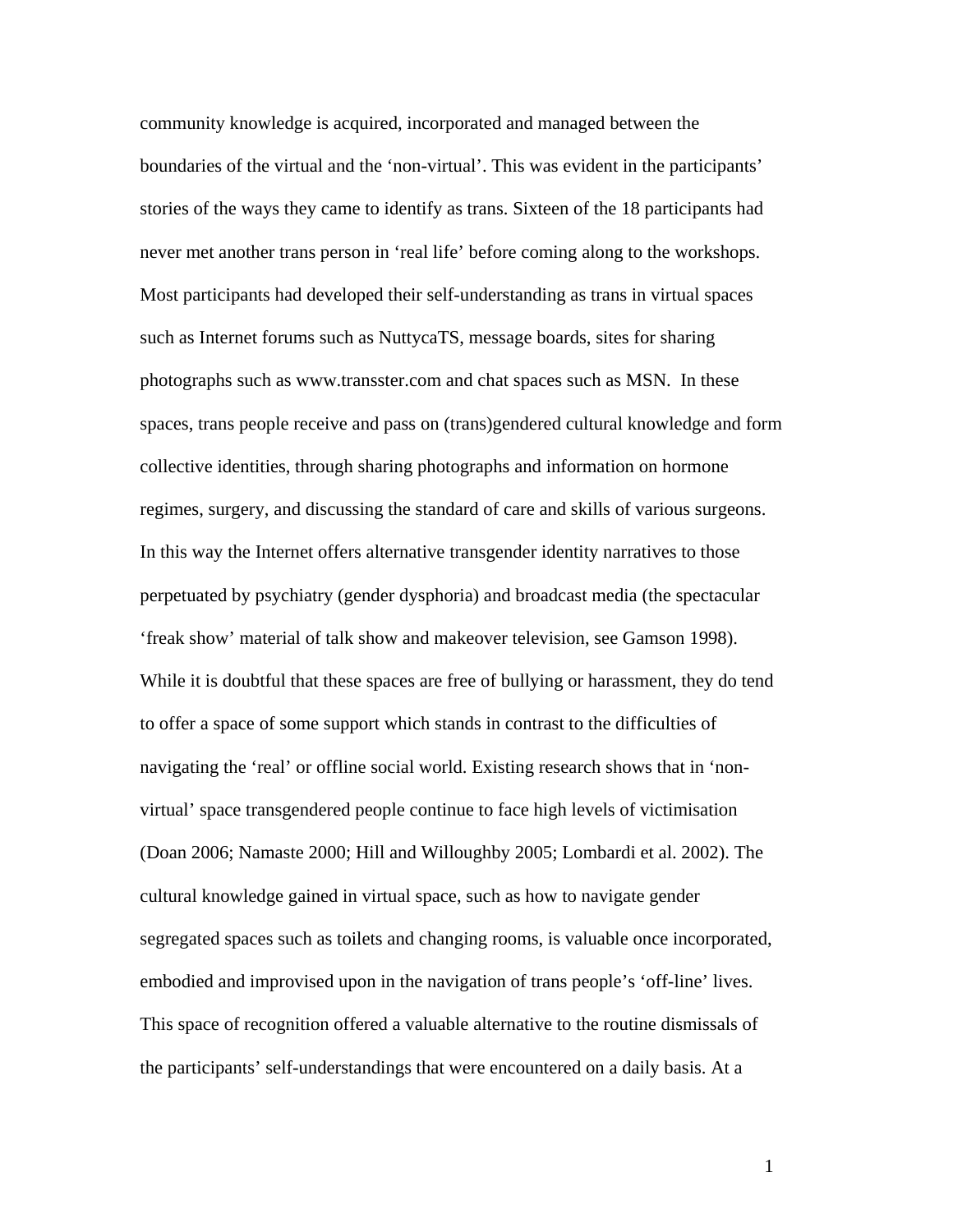basic level, this space of recognition was established in the first session by working as a group, establishing ground rules, and discussing with the participants the name and pronoun they preferred to be addressed by (he, she, either, neither). While this may be considered a fairly straightforward exercise its performative potential in offering affirmation and recognition should not be underestimated. To ask someone which name and pronoun they would like to be addressed opens up the possibility of 'linguistic agency'. As Butler (1996, 5) observes:

to be addressed is not merely to be recognized for what one already is, but to have the very term conferred by which the recognition of existence becomes possible. One comes to 'exist' by virtue of this fundamental dependence on the address of the Other. One 'exists' not only by virtue of being recognized, but, in a prior sense by being recognizable.

Thus, this exercise created the conditions for the possibility of recognition. It also enabled participants the speech act of stating their name in their felt gender, and allows others to hail them forth in their felt gender from there on, in the workshops. This exercise was repeated at the start of each week, giving the participants an opportunity to reiterate their gender and, at the same time, recreating the linguistic conditions of recognition. Some of the participants were clear at the outset that this was a space where they wanted to be recognised as being a gender which they were generally not routinely, officially or legally recognised by in their everyday lives. Some participants changed their name and choice of pronoun over the course of the workshop series as they experimented with the ways their gender could be expressed and received. This may reflect an increase in confidence and a sense of being in a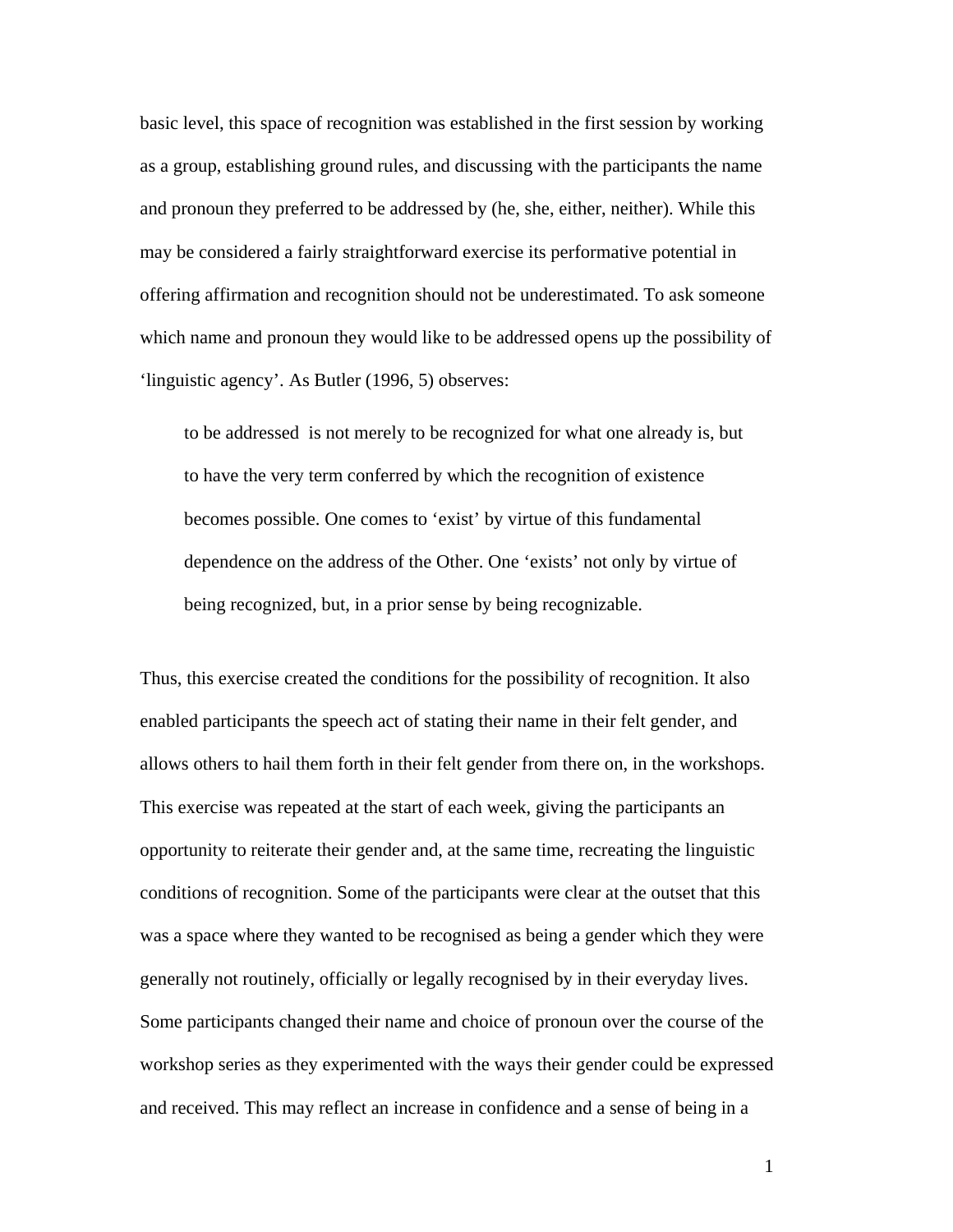safe trans space. Alternatively one could read this as an example of the ways in which the very incitement to be intelligible *as* trans amongst one's peers did its own performative work amongst the participants. Indeed I do not want to suggest that the project was a site that sat outside of identitarian or medical science discourses of the meaning of being trans.

This space of recognition that the project opened up, where a sense of gendered agency could be expressed, can be considered one of the distinctive features of the transgendered space I am describing here. However, it also points implicitly toward the consequences of one's gendered agency *not* being recognised. At the end of each weekend the participants returned to families and their everyday lives at schools, colleges and work, where they were interpellated in ways that routinely foreclosed the very possibility of recognition that the project created. At times the boundary between the 'here' of the project workshops and the 'there' of the everyday was crossed; the recognition of gendered agency that the project made possible was undone. For example, when two social workers from the social service care team dropped off and collected one of the participants who identified as male-to-female the space of recognition was temporarily dissolved. In spite of the project team clearly referring to this participant as 'her' and 'she' and using her chosen name (a female version of her male name). The social workers insisted on referring to 'him', 'he' and a male name. The social workers gendered speech was perhaps routinised rather than malicious, however, it emphasised the space of recognition the project had created. In a discussion of hate speech, Butler (1996) considers the disorientation of injurious speech and how, in suffering injurious speech, one can experience a loss of context.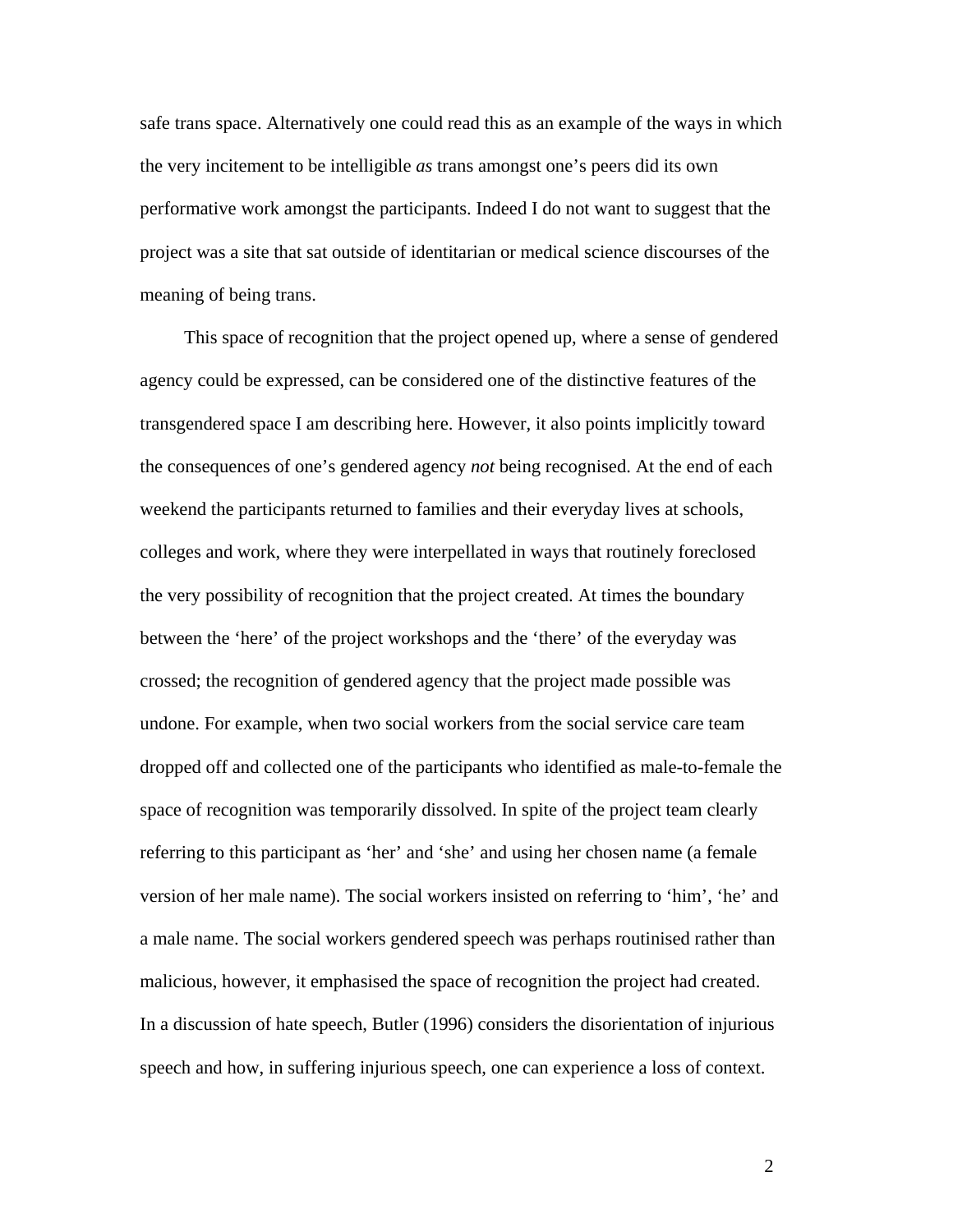This is precisely the work that the social workers speech act brought about. It was a temporary disruption to the context the project created. Most of the participants returned to worlds where their gendered agency would be contested repeatedly in these ways for some time. As one participant stated in an interview:

David said to me at the end of the project, 'I am going home now and I am not going to get called 'he' for months and months'. Obviously someone can call you he on the Internet but it is not the same as that real experience that you are wanting to have (John FtM, 22 years old).

The experience of 'real-ness' that this participant refers to is the experience of one's embodied gendered presence being hailed forth and recognised. Similarly, in another interview, a participant discusses the embodied and intersubjective dimension of the project and the ways in which it provided a space where gendered expressions could be worked on.

Yes, it gives you validation, when you meet other people in your situation, because not only can you have the words, but get tips on haircuts, binding and where to buy shirts and stuff. You can't get that on the internet, like someone saying 'that doesn't suit you. You need to buy different jeans' (Shannon, genderqueer, 19 years old).

These participants' experiences speak to the relationship between on-line interactive trans culture and the visual culture of the heterosexual matrix in the 'real' (i.e. offline) world and the ways that transgender embodied cultural capitals and resources (Bourdieu 1990; Skeggs 2004; Rooke 2007) are acquired through off-line affective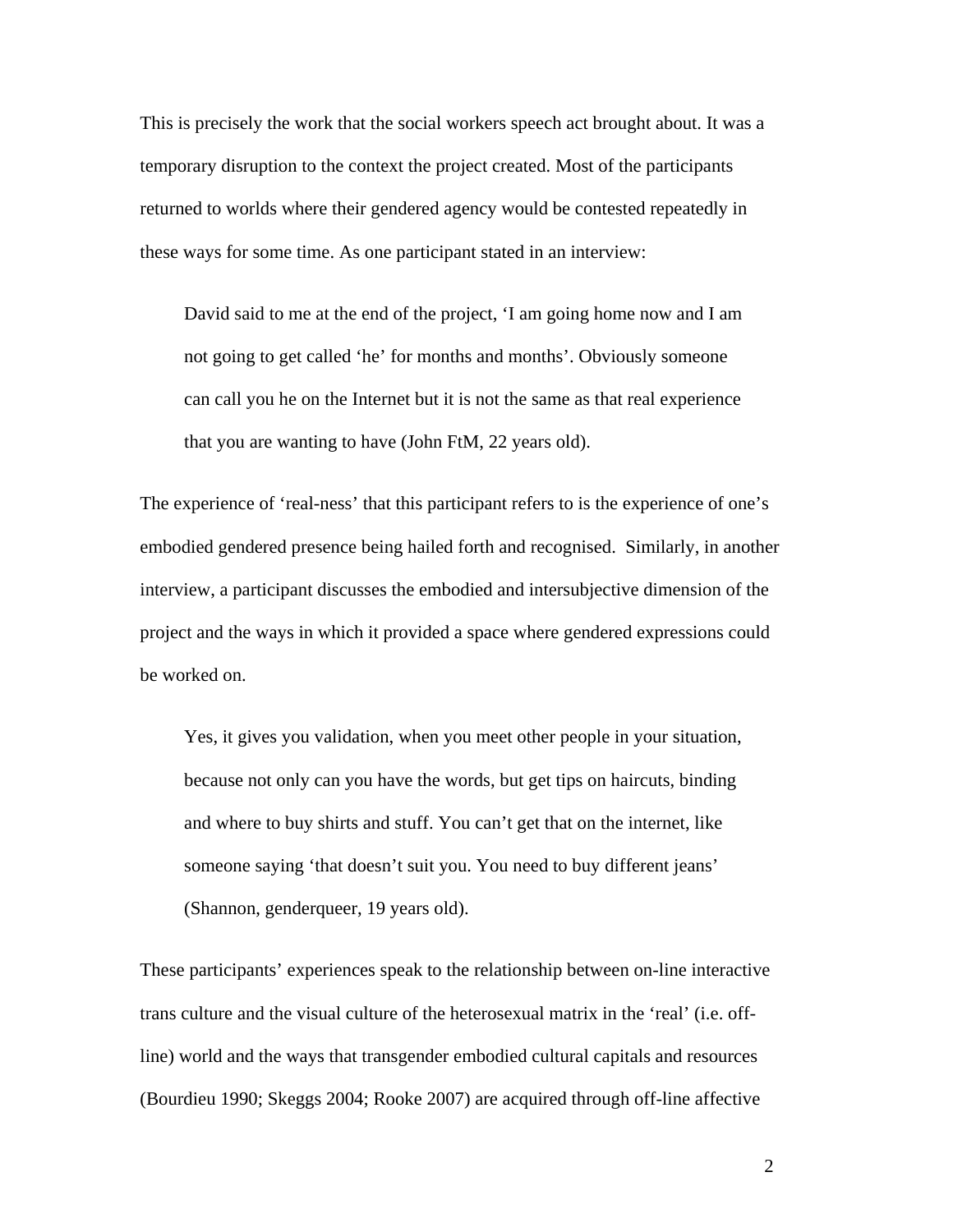interactions. The workshop offered a space where gendered expressions and trans identities could be reflected upon, worked on and re-worked. As Browne (2006) argues, in a discussion of masculine appearing women who are mistaken for men, it is not the case that the sexed body is an essential element of the individual. It is more the case that the sexed body is produced performatively in relation to others. As Browne argues, thus 'the creation of the sexed body is not a sole individual endeavour, rather it is produced through a nexus of interrelations' (Browne 2006, 137). Crucially, it is through encounters with others that sexed bodies are constituted. The Sci:dentity project is an example of one nodal point in this nexus of interrelation and encounter.

#### **Becoming comfortable**

Before concluding, I want to return to matters of comfort and discomfort, which were highlighted in the participants art work about binary gendered spaces such as toilets, to consider what a transgendered space might feel like. I have been cautious in this article to not define transgendered space *per se*, and yet, through pedagogical practice, creative methodologies and an ethic of recognition, the project *did* create a comfortable space where transgendered subjectivities could be formed, expressed, recognised and received. A significant body of work concerned with sexual geographies has paid attention the relationship between the formation of lesbian, gay, bisexual and queer spaces and queer subjectivities (see collections by Bell and Valentine 1995; Ingram et al. 1997; Browne, Lim and Brown 2007 for an overview). These sexual spaces are formed within the overall cultural logic of heterosexuality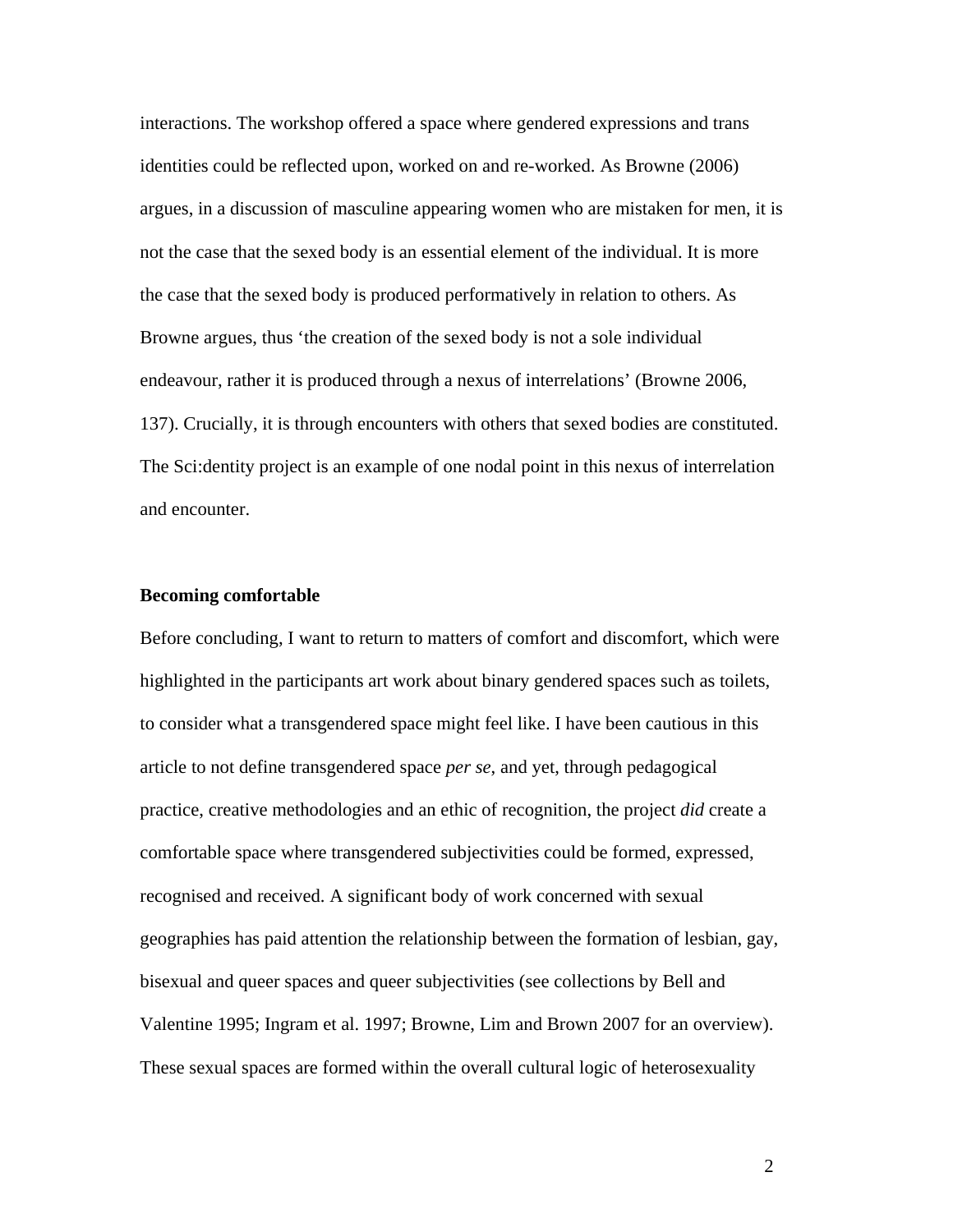(even in its refusal) and crucially within the gendered binaries on which it rests and the ubiquitous performative work they do. In interrogating the gendered logics of heterosexuality, we must consider the ontological space it produces. In a consideration of the relationship between emotions, bodies and space Sara Ahmed (2004) describes the ways in which heterosexuality provides a space of comfort for those who can inhabit it with ease. This comfort is found in the fit between the body and the spaces surrounding it.

To be comfortable is to be so at ease with one's environment that it is hard to distinguish where one's body ends and the world begins. One fits, and by fitting, the surfaces of bodies disappear from view. The disappearance of the surface is instructive: in feelings of comfort, bodies extend into spaces, and spaces extend into bodies (Ahmed 2004, 147).

Ahmed argues that comfort is characterised by a kind of ontological osmosis between the unambiguously gendered heterosexual body and the space it occupies; discomfort on the other hand is characterised by a feeling of disorientation, whereby one's body feels 'out of place, awkward or unsettled' (ibid). A comfortable body relaxes indeed, it is in moments of discomfort that we feel our bodies and their lack of fit in space more insistently. In the space of the Sci:dentity workshops the pressing, quotidian logic of gender normativity could be temporarily cast off and transgendered and transsexual embodiment could be expressed with comfort, as seemingly straightforward boundaries between male and female could be explored, blurred and crossed. At the end of the first weekend of creative workshops, the facilitators and I were left with a mental image which summed up some of the value of the project and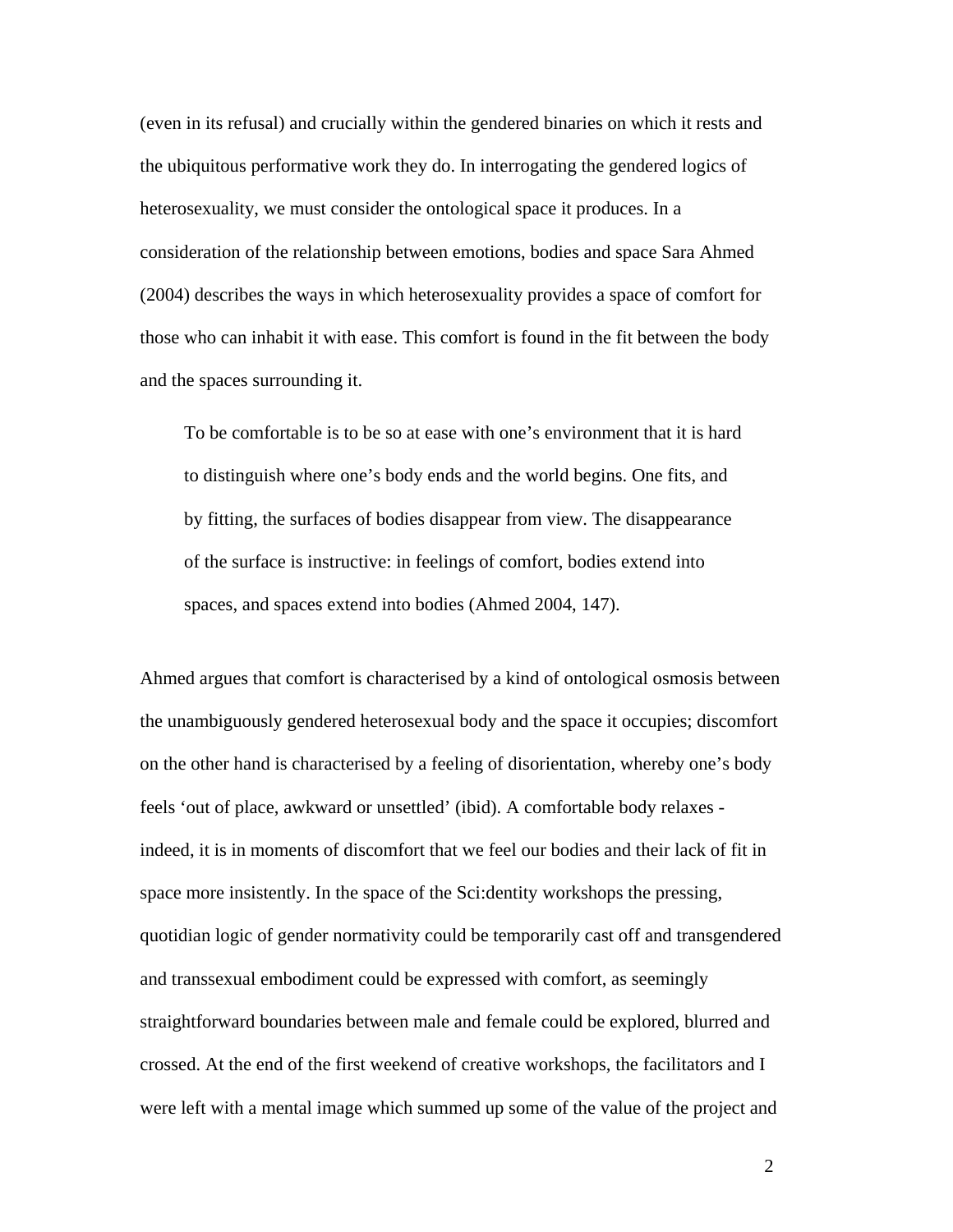the significance of the space it created for the young people taking part. On the first day many of the participants entered the workshops, uncertain, quiet, shy, speaking softly into their chests. They seemed to be holding their bodies in a way that took up as little space as possible. By the end of the weekend the same young people were laughing, playing physically and expressing themselves with boldness and confidence. This was, without doubt, due to the elation of being with other trans youth for the first time, but it was also due to the project teams' thoughtful work in conceptualising, creating and maintaining a space where young people could feel safe to explore and express their self-understandings of their own sex and gender without the ridicule, refusal or demands to account for themselves that they encountered on a regular basis in their everyday lives. When asked 'What are the most important things you have got out of this project?' This participant stated:

The chance to be entirely yourself for the duration of the weekends, to not have to hide anything or be worried about being misunderstood. That for me has been the most important thing I think and has contributed to a massive surge in confidence, in being myself and being out ... actually the most important thing I've got is friends (Eddie, FtM, 20 years old).

Many of the participants spoke about how their participation in the project had impacted on their self-understandings and ability to articulate these in the social world. Here Aiden discusses the ways the project offered the possibility of 'being who you are', in contrast to being 'who you want to be'.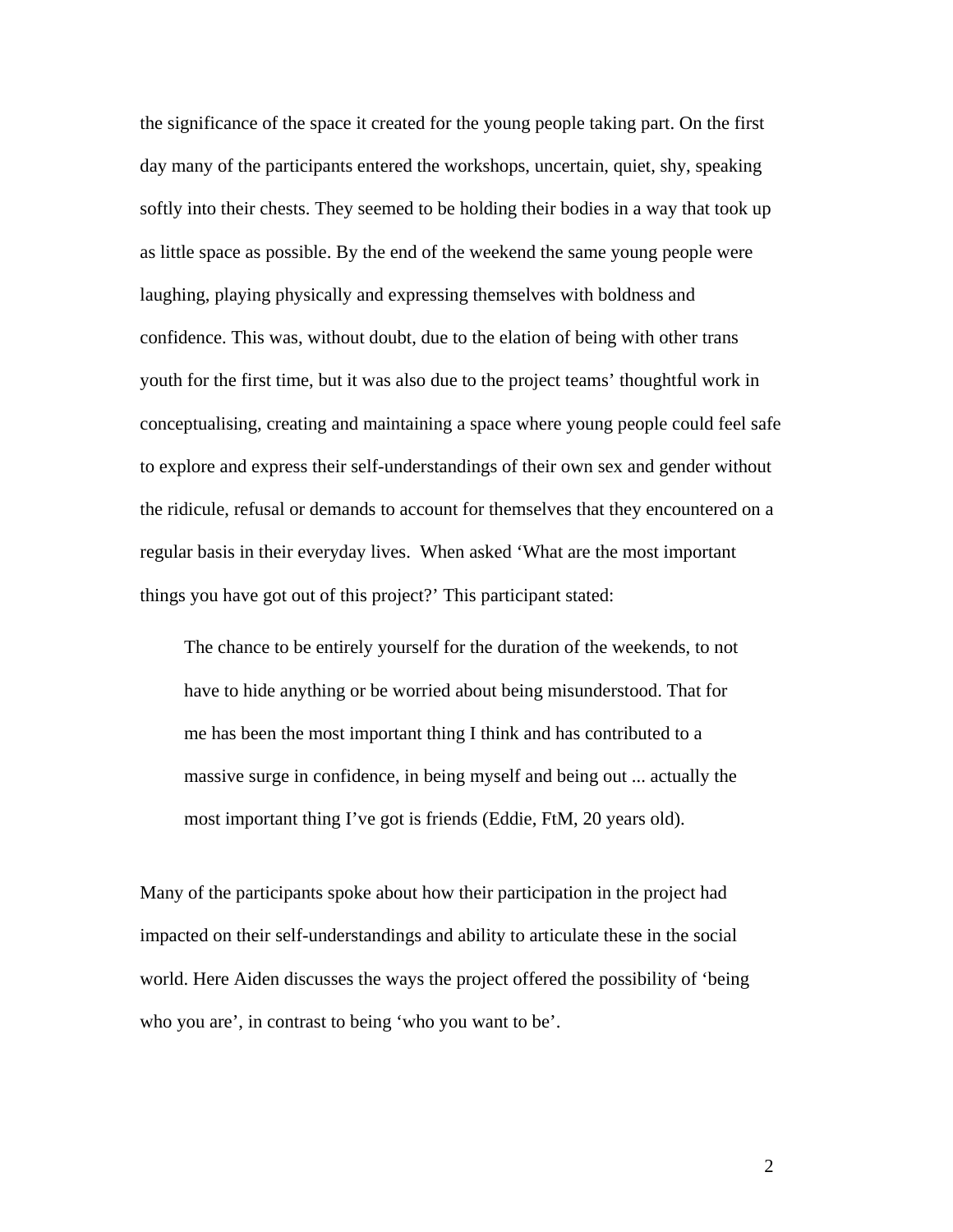[W]hen you're allowed to express yourself more and more as who you are, it becomes more apparent who you're not and who you weren't when you were trying to act a different way. So having this full weekend where you can just without question be yourself and be who you are was a first for me. Like I've gone to bars where for the night I can be who I wanna be – I've got friends who know me as who I am, but they still don't know the gender thing yet, don't know the sex thing yet, they just know who I am. The pronoun stuff … grating. But being here, for like a solid two days and being completely in this space is like one of the first times for the longest period of time that I've been able to do that, and feel better and better about it, and it being more comfortable with me (Aiden, genderqueer, 22 years old).

However, the comfort that the project opened up simultaneously highlighted the ways in which the navigation of a binary gendered social world - which routinely foreclosed any confirmation of the participants felt gender<sup>xiii</sup> - had emotional consequences.

It's a nasty shock leaving that safe environment and going in to a challenging one again that looks at you and sees something else. It was severely unpleasant going home sometimes. And I know, speaking to (name) she said, 'I want to stay in there because that's the life that I want and life can't be like that'. It was deeply disturbing for me as well. I remember going home the first time and thinking, 'I am glad there are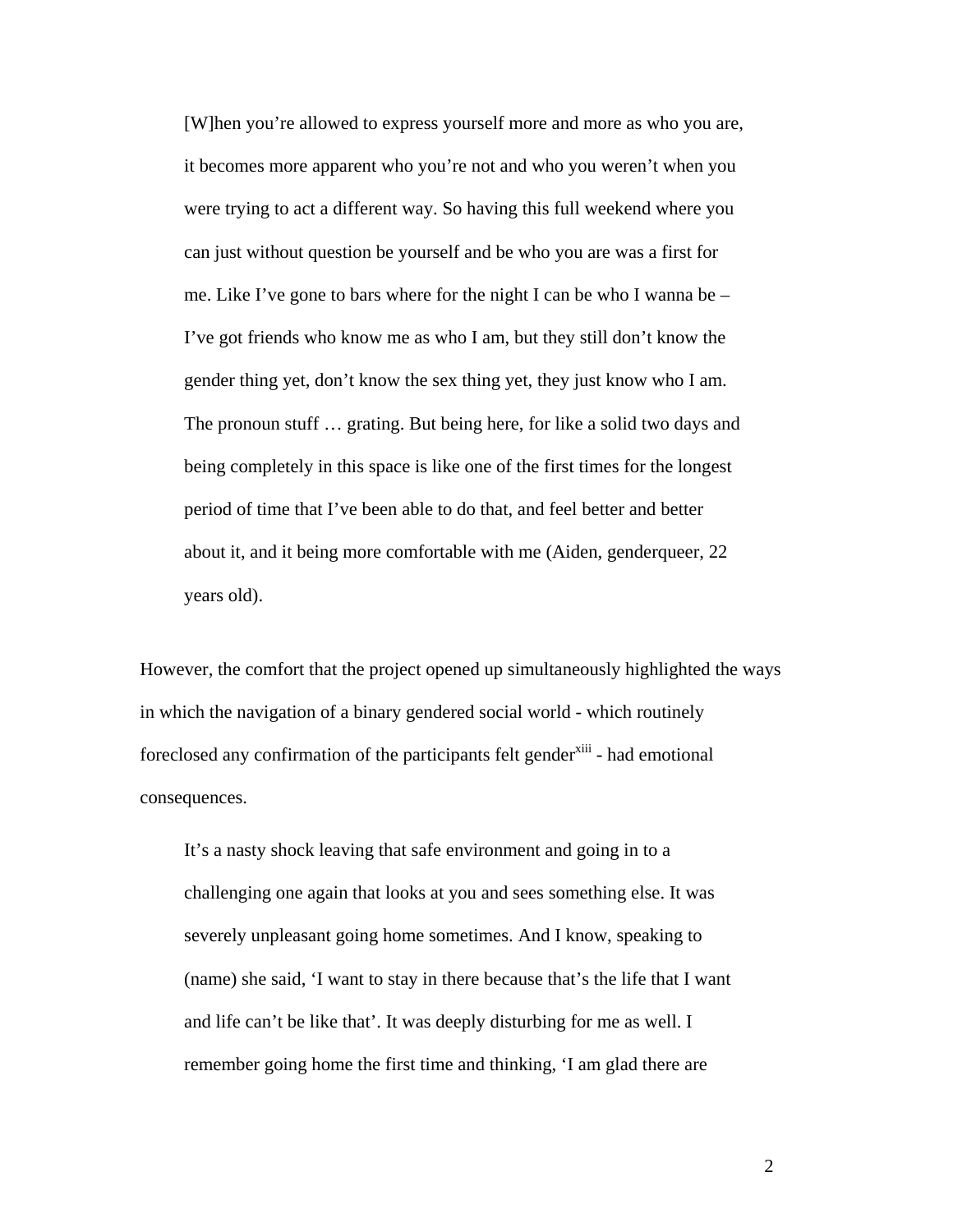three more weekends of that 'cos that was fantastic'. I will really miss it (Shannon, genderqueer, 19 years old).

This participant speaks both of the possibilities that the workshop allowed and the ways in which these are foreclosed in the binary gendered everyday, a world which does not routinely afford cultural space for those who are transgendered. The 'nasty shock' that this participant refers to can be understood in reference to the ways that sex and gender act as a set of discourses and a visual regime which limit our ways of seeing, in which you are looked at and not seen as you feel yourself to be. This is the visual matrix of cultural intelligibility that is central to the workings of both heterosexuality *and* homonormativity (Duggan 2002; Halberstam 2005, Rooke 2005).

## **Conclusion: Theorising gendered space**

The Sci:dentity Project provided a temporary space in which trans youth could see themselves, and the possibility of creating a space for themselves in the world, *as trans.* This space of recognition existed beyond the gendered logics of the everyday which determine what a body should or should not do, what a body should or should not look like, and where a body should or should not go. Self-understandings, which were initially realised primarily online, could be actualised. One of the legacies of the project was the development of capable, informed and skilled trans youth, who went on to participate in existing spaces of political and cultural representation.<sup>xiv</sup> In addition, the parents of some of the young people participating also contacted us to tell us about happier children, about their own new found confidence when speaking to schools and colleges regarding their children's gender identity, and asking for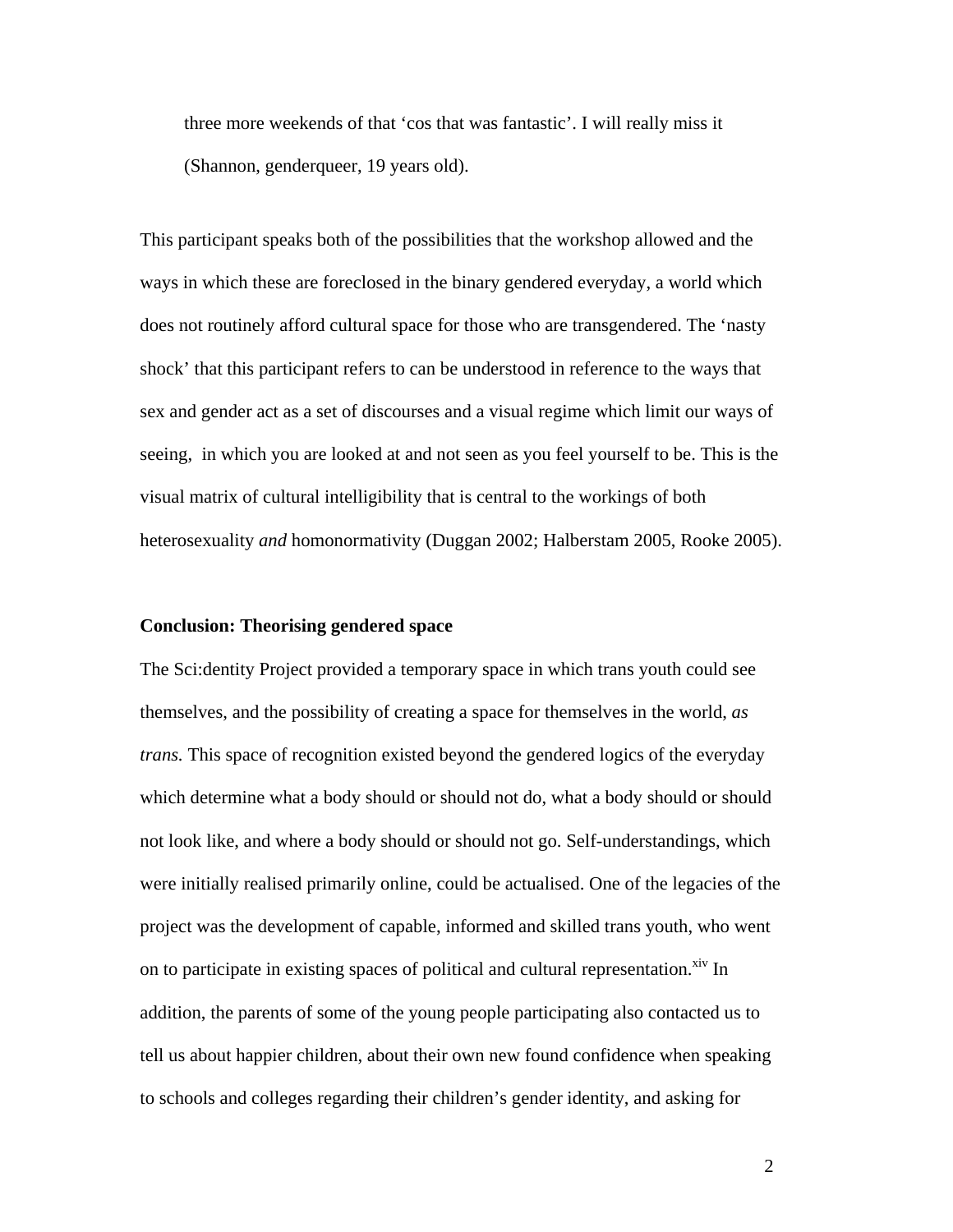changes in the care and treatment of their child (for example, being able to request that the appropriate pronouns were used in these spaces). These are small, but significant successes. They speak to the critiques and concerns of trans people themselves.

What counts as a coherent gender? What qualifies as a citizen? Whose world is legitimated as real? Who can I become in such a world where the limits and the meanings of the subject are set out in advance for me? By what norms am I constrained as I begin to ask what I may become? And what happens when I become that for which there is no place within the given regime of truth? (Butler 2004, 58).

The project speaks more generally to the questions raised by Butler above. The project attempted to open up a transgender space, albeit small and temporary, within the 'regimes of truth' regarding sex and gender. Sci:dentity's participative ethos speaks more broadly to the difference that engaged empirical research can make. If, as Whittle argues, trans theory is a project which aims to enable the coherent voices of trans people to be heard throughout the academy (Whittle 2006; xv), we might ask, which voices are allowed to be heard and are considered coherent within emerging theory?

The trans subject has proven useful to think with within the disciplines of sociology and cultural theory. Indeed, we might argue that the trans subject is something of a fetish for the deconstructive project of queer theory (see Prosser 1998; Stryker 2006; Whittle 2006). The 'transgender phenomenon' (Ekins and King 2006) has been employed productively within queer theory to examine the way in which it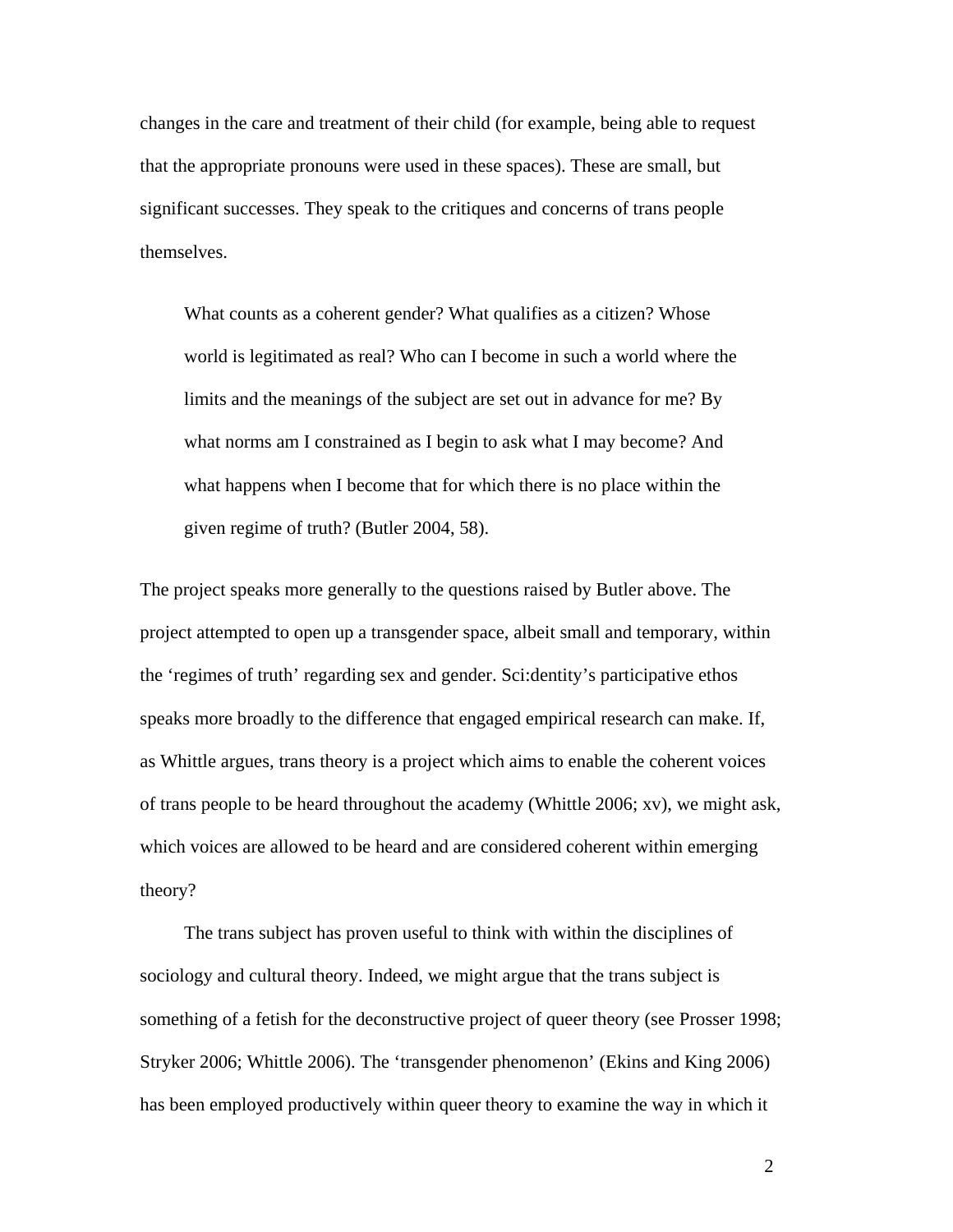epitomises the deconstruction of the categories male and female and the mechanisms of heterosexuality (see Butler 1993, 1996, 1997, 1999, 2004; Garber 1993). It also speaks to concepts central to queer theory such as performance, performativity, visibility (Hennessy 1995), recognition (Butler 1997; Young 1990), as well as to Deleuzian notions of becoming (Deleuze and Guattari 1972). However, within this body of theory there has been a neglect of the socially located, embodied materiality of transgender lives (see Hines 2007 for a more extensive discussion of the dangers of privileging poststructuralism as an analytical framework for analysing transgenderism see also Stryker 2006; Whittle 2006, 2007; Namaste 1996; Bornstein 1994, Califia 1997).

Simultaneously a significant body of work in feminist geographies has been influential in rethinking the relationship between gender and space (Duncan 1996, Hayden 1981; Rose 1993; Valentine 1989, 1992; Women and Geography Study Group 1997). It has focused on the stability of the category 'woman' in deconstructing spatial dualisms of private/public, and the role of space in the exercise of gendered power. Geographers of sexualities have focused on the significance of place and location, and the spatial dimensions of homophobia, heteronormativity and heterosexism (see collections by Browne, Lim and Brown 2007; Bell and Valentine 1995; Ingram et al. 1997 for an overview of this work). I want to suggest here that each of these bodies of theory have neglected the significance of the specificity of transgender and transsexual lives for theorising the interconnectedness of gender, sex, sexuality, spatiality, the cultural and political consequences of gendered (mis)recognition *and* their potential for imagining what a less gender normative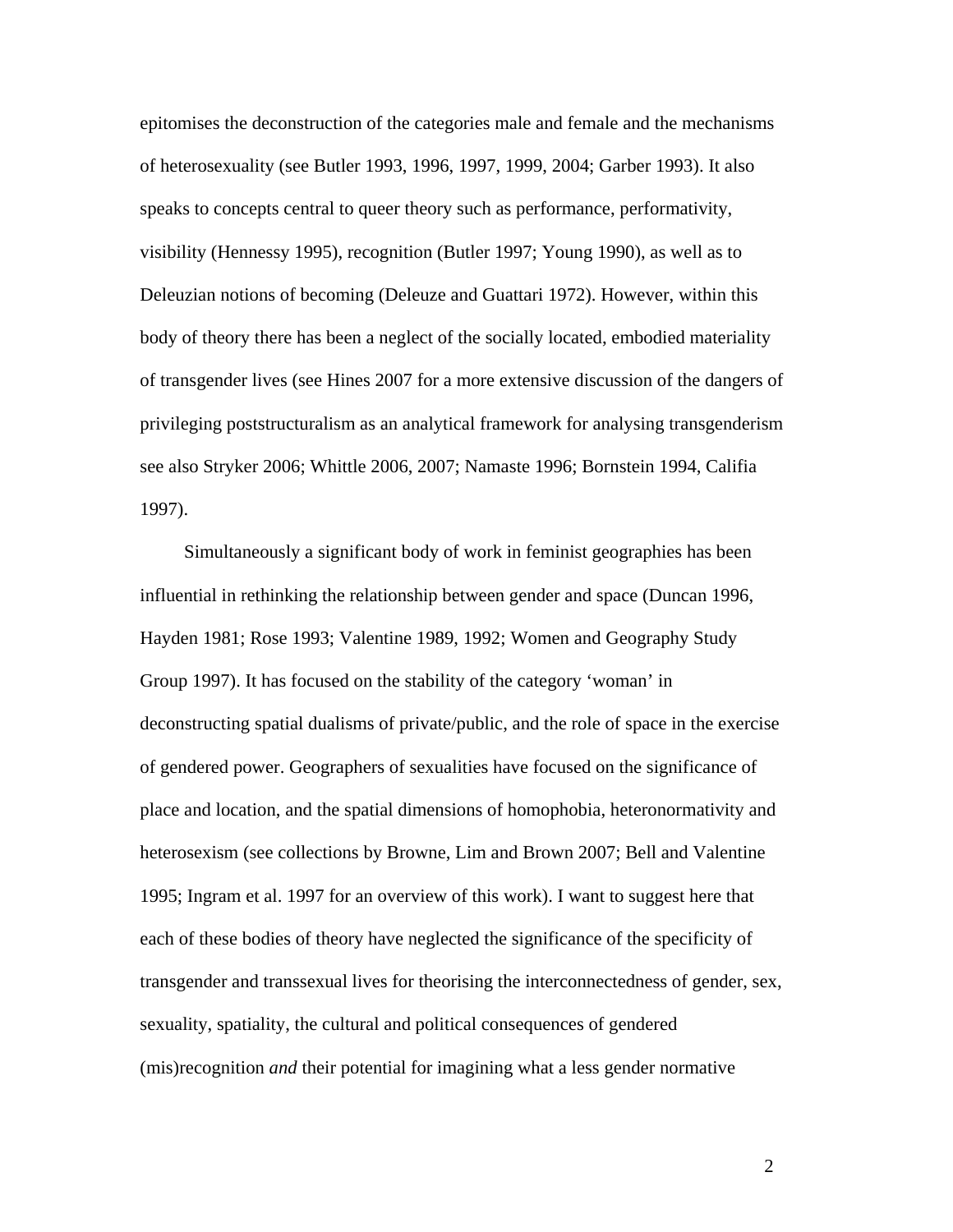world might look like (the work of Namaste 1996a, 1996b, 2000; Lim and Browne 2009; Browne 2004, 2005, 1994; Doan 2001, 2007; Hines 2007 being notable exceptions). An emerging body of trans theory is shifting the intellectual focus from a queer and postmodern project, which employs the trans *subject* 'to think with', to one of thinking about trans *lives* in an engaged, interdisciplinary way. This shift enables us to focus on the relationship between materiality and representational practices, social and political recognition, the specificity of trans experience and its connection to other sites where social justice is fought for (see, for example, the work of Currah et al. 2006; Davidmann 2003, 2006, 2007; Doan 2007; Griggs 1998; Hines 2006a, 2006b 2007; Namaste 1996a, 1996b, 2000; Lombardi et al. 2002; Rooke forthcoming, and the politically informed writing of Califia 1997; Fienberg 1996, 1998; Green 2004; Whittle 2006, 2007).Contemporary trans theory offers a welcome interrogation of the significance of trans lives to such theorisations of social and cultural spaces. It locates the critique of gender norms *within* the complexity of the lives of those who are living the consequences of not fitting neatly, within a social world which is organised primarily around a gendered and sexual normativity. Central to trans theory is a project of 'enabling coherent trans voices to be heard throughout the academy' (Whittle 2006, xv), bringing to fruition an intellectual and activist project whereby theorisation may make a difference to the lives of trans people, especially the more vulnerable trans people such as the young, the isolated, and those with physical or mental health problems. This article makes a contribution to these debates by grounding such theorising in the materiality of the everyday and the routine negotiation and regulation of gender norms that it brings into force and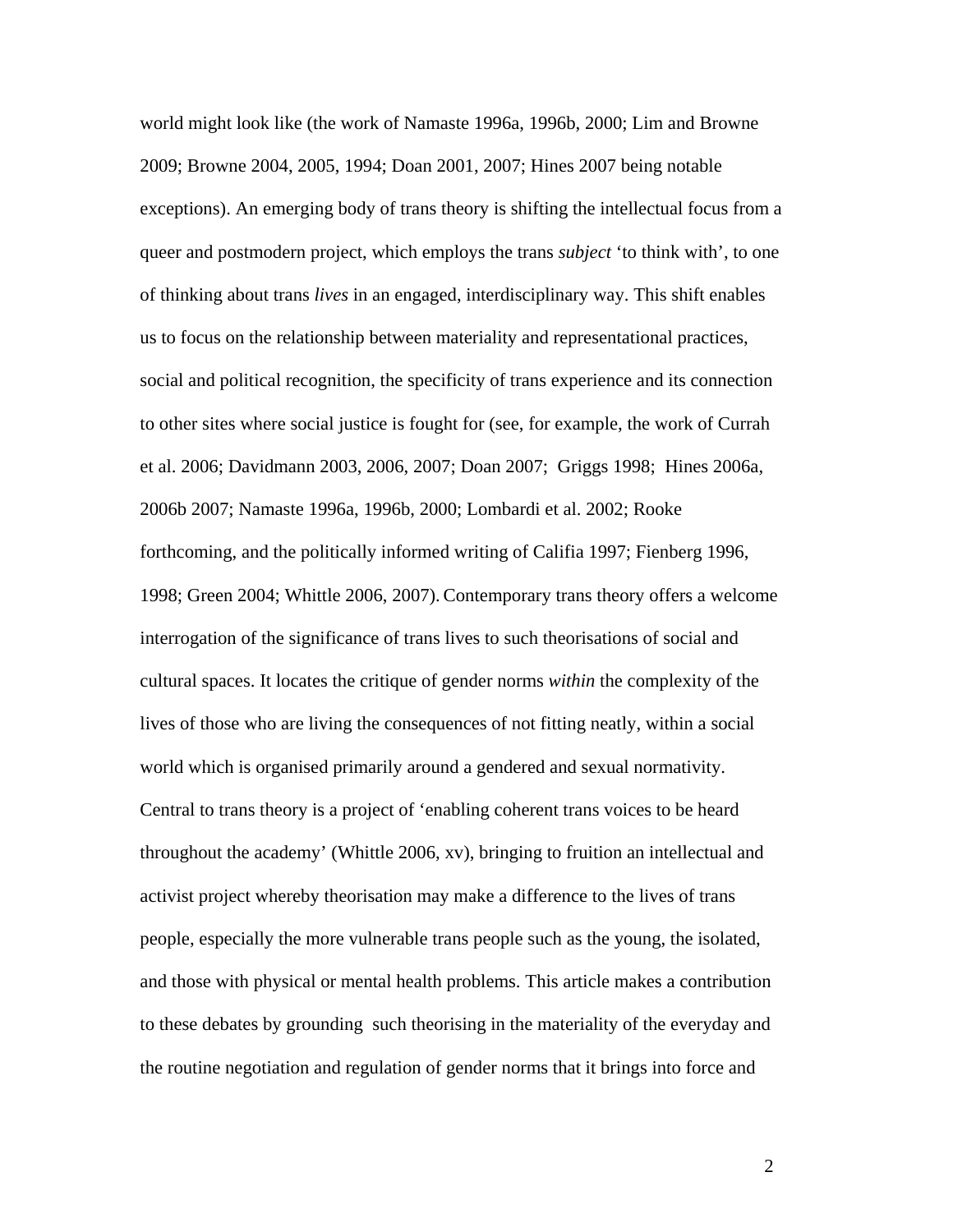asking important questions regarding the extent to which the theories we produce can work to shape trans lives and their liveability.

#### **Acknowledgements**

I would like to thank the Sci:dentity project team and participants. Thanks also go to Kath Browne, Sally Hines, Catherine Nash and Sara Davidmann and the anonymous reviewers for their helpful comments in the development of this article.

## **Notes on Contributors**

Alison Rooke is Lecturer in Sociology at Goldsmiths, University of London Alison has written on issues relating to cosmopolitanism, visibility, embodiment and belonging in classed and queer cultures. Alison's work focuses on gendered and sexual subjectivities, grounding queer theorising in everyday lived complexity. Her PhD research Lesbian Landscapes and Portraits: The Sexual Geographies of Everyday Life was a visual ethnography exploring the interconnections of spatiality and subjectivity for working class lesbian and bisexual women. As well as teaching visual sociology, her work is concerned with participative and collaborative arts and the social, economic and cultural impact of creativity.

#### **Notes**

i

Throughout this article certain terms are used that need explanation for the sake of clarity. *Trans* is used in this report to include transsexual and transgender. *Transsexual* is a medical term used to refer to a person who identifies as a gender which is different from that which they were assigned at birth. Transsexuals usually undergo a medical process of sex reassignment through the use of surgery and the administration of hormones. *Transgender* is a more colloquial term used to describe a person who feels that the gender assigned to them at birth is not a correct or complete description of what they feel. Transgender can be used to describe a wide range of gender expressions, which are a variation from the norms of society (for example including masculine or 'butch' women, feminine men, crossdressers). *Genderqueer* is also a colloquial or community term that describes someone who identifies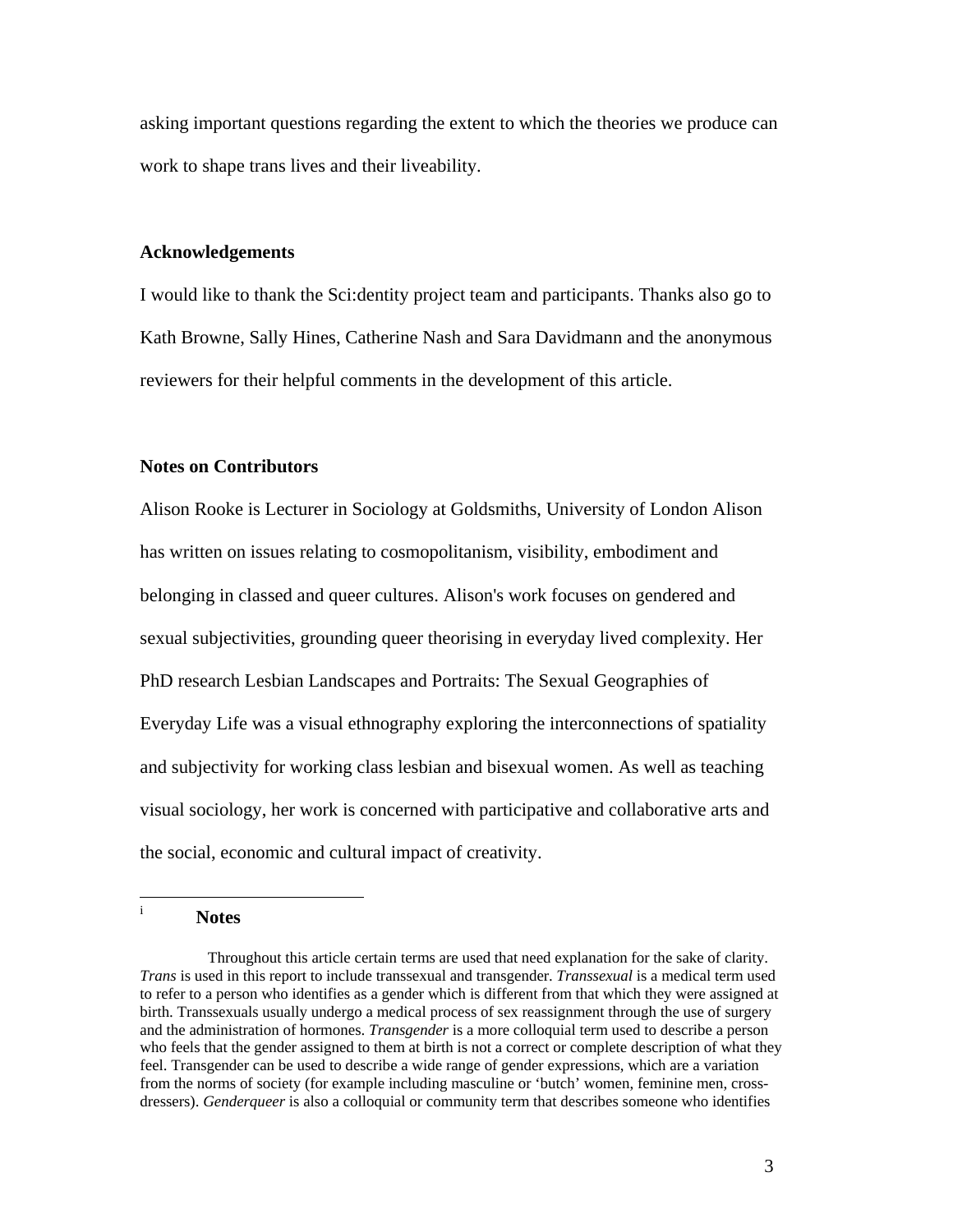as a gender other than "man" or "woman," or someone who identifies as neither, both, or some combination thereof. In relation to the male/female genderqueer people generally identify as more "both/and" or "neither/nor," rather than "either/or." Some genderqueer people may identify as a third gender in addition to the traditional two. The commonality is that all genderqueer people are ambivalent about the notion that there are only two genders in the world.

 $\overline{a}$ 

Wotever describe their events as aimed at people who are 'friendly, respectful and ok with all kinds of gender and sexualities' ... 'most people are LGBT, but it doesn't stop our non LGBT & Q friends, co-workers, family members etc to come along and have a good time with us ... and we all realise that we all transition and can change gender, sexuality and friends' (Wotever 2009). Similarly the Transfabulous Arts organisation describe themselves as providing 'the opportunity for the transgender community to celebrate their artists while also participating in the creation of art during workshops'. Their definition of 'transgender community' is an inclusive one. They welcome any transgender person or those questioning their gender, their families, friends, colleagues, supporters etc. (Transfabulous 2009). Their events invariably include a wider community of the families, friends, lovers and admirers of trans people.<br>iii

The Wellcome Trust is an independent biomedical research charity. Sci:dentity was funded as part of the Wellcome Trusts Pulse programme, which supports arts projects which work engage young people with biomedical science and encourage them to tackle complex, emotive issues.

The project was conceptualised and led by Catherine McNamara. Jay Stewart was the documentary maker for the project. Together the project team had training and professional experience in applied theatre, participative arts, mental health work and youth and community work with LGBT and non LGBT youth. I was responsible for the participatory evaluation of the project. This involved participation, observation, working with the participants in formulating the research element of the project, designing evaluation methods (which included blogging and keeping log books, one- to-one and group interviews and evaluation workshops). The project was evaluated by myself using evaluation tools developed at the centre for Urban and Community Research by Alison Rooke, Ben Gidley and Imogen Slater as part of the Hi8us project, Beyond the Numbers Game. This research project looks at the efficacy of existing performance measures for participatory media work and developing an alternative approach to making the case for the value of creativity in general, and participatory media in particular, as a tool for engagement and social inclusion. Central to this work is developing rigorous ways of evaluating the significance of movement, embodiment, cultural and social capitals in arts and media work.

v See Rooke (2006, 2007a) for a fuller discussion of the project and its participatory evaluation.

The participants were recruited through LGBT youth groups, groups aimed at specifically supporting trans youth (Mermaids) and Social Services departments. Many of the young people came with the consent of project workers and social services care workers rather than parents. The young people aged under 18 who were in the care of their parents varied in the extent to which they told the parents that they were attending a project aimed at trans youth. Many participants preferred to tell friends and family that they were attending an arts project aimed at LGBT youth rather than *trans* youth as this may have caused difficulties at home. The few cases where young people aged under 18 had the consent of care or youth workers rather than parental consent raised ethical dilemmas for the project staff. This required consultation on a case-by-case basis with the other responsible adults working with these young people and careful consideration of the balance between the potential benefits of the project for the young people versus potential recriminations or difficulties that may arise. This dilemma is clearly not limited to the project and can apply to work with LGBT young people under 18 in general. However, due to the sensitive nature of the project, and the potential subsequent use of images and a documentary produced as part of the project, issues of consent, image release and matters of confidentiality required careful ongoing negotiation and dialogue. It is worth noting that by the end of the first phase of the project most participants had begun to broach the issue of feeling trans with their parents. Many parents and care workers came along to the performance and exhibition at the close of the first phase of the project. For several of the youth this was a 'coming out' moment. It is also a reflection of the participants increased confidence about their gender identity gained through participation in the project.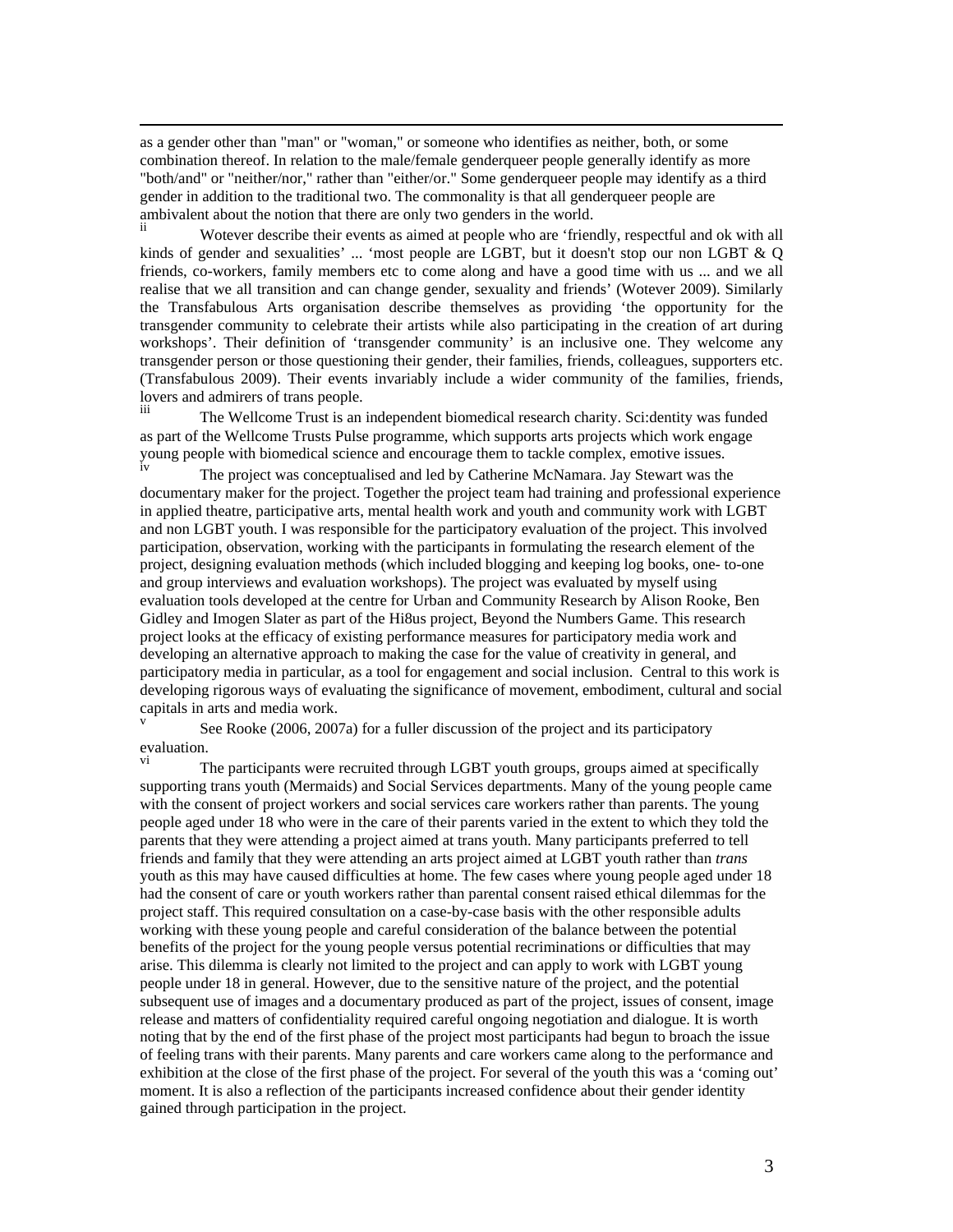vii Throughout this document participant's names have been changed in order to protect their anonymity.

The experts who kindly agreed to participate in the project were Prof. Andrew Levy and Dr. Richard Curtis.

The term 'gender dysphoria' has a particular trajectory (see Ekins and King 1996, and Hines 2007 for further discussion). The term is used amongst medical professionals to refer to a sense of dissonance between one's physical sexed body and one's gender identity.

x  $R_{\text{right}}$  Referring to a NHS gender specialist.

For example, an incident that happened London's gay pride celebration in 2008, when a trans woman was denied access to the women's toilets in Trafalgar Square and asked by stewards to show her gender recognition certificate as evidence of her female gender, a certificate of entitlement. Similarly in New York City a black butch lesbian was thrown out of the women's toilet of the Caliente Cab Company in the West Village, in the midst of pride celebrations. While LGBT pride is ostensibly an event which opens up predominantly heterosexual public space to queer bodies, clearly these spaces are not as utopian moments as some of the queer community would prefer to imagine. The trans body clearly troubles the gender binaries that both heteronormativity and homonormativity rest upon.

 $\frac{x^{11}}{x^{11}}$  TG is short hand for transgender.

See Browne and Lim (2009) for a discussion of the idea of gender as 'felt' and sensed as a way of doing justice to research respondent's complex testimonies regarding their gender.

xiv Representational fora such as London's Metropolitan Police LGBT Advisory Group (an independent group of LGBT people who advise and monitor the metropolitan police) worked with the participants, in the development of a trans subgroup. Four Sci:dentity youth went on to be involved in the development of the Department of Health's Sexual Orientation and Gender Identity Advisory Group's (SOGIAG) trans work stream. This group has been established as part of the Department of Health's Equality and Human Rights team, which seeks to make healthcare in the UK more accessible to LGBT people.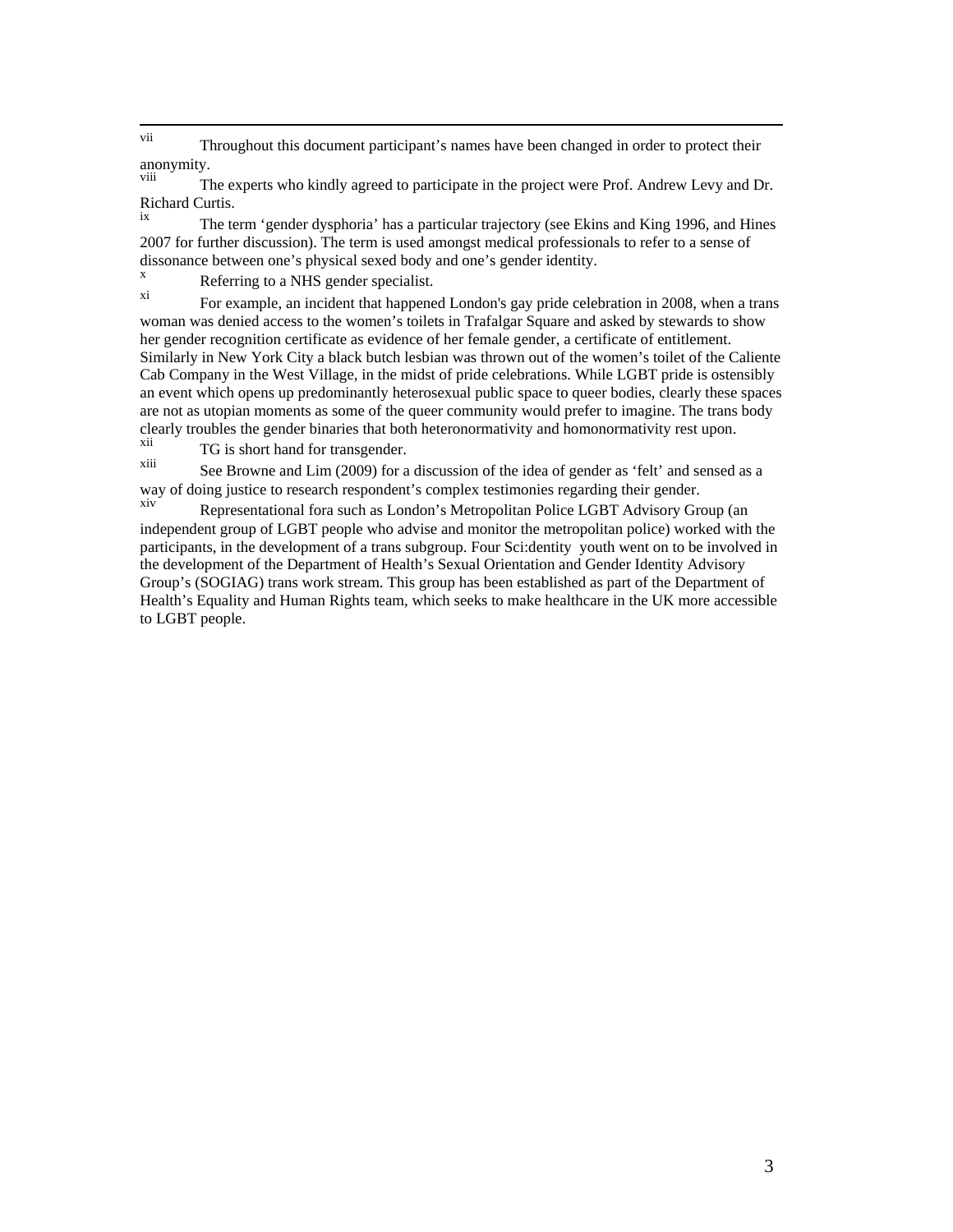## **References**

- Ahmed, Sara. 2004. *The cultural politics of emotion*. Edinburgh: Edinburgh Univ. Press.
- Bell, David, and Gill Valentine. 1995. *Mapping desire: geographies of sexualities*. London: Routledge.
- Bochenek, Michael, and A. Widney Brown. 2001. *Hatred in the hallways: violence and discrimination against lesbian, gay, bisexual, and transgender students in U.S. schools.* Human Rights Watch. www.hrw.org/reports/2001/uslgbt/toc.htm (accessed January 15, 2010).

Bourdieu, Pierre. 1990. *The logic of practice*. Cambridge: Polity Press.

- Browne, Kath. 2004. Genderism and the bathroom problem: (re)materialising sexed sites, (re)creating sexed bodies. *Gender, Place and Culture: A Journal of Feminist Geography* 11, no. 3: 331-46.
- \_\_\_\_\_. 2005. Stages and streets: reading and misreading female masculinities. In *Spaces of masculinities,* ed. B. Van Hoven and K. Horschelman, 237-48. London: Routledge.
- \_\_\_\_\_. 2006. A right geezer bird (man-woman): the sites and sights of 'female' embodiment*.* Special issue, *Acme: Gender and Sex* 5, no. 2: 121-43.
- Browne, Kath, Gavin Brown, and Jason Lim. 2007. *Geographies of sexualities: theory, practice and politics*. Ashgate: Hampshire.
- Browne, Kath, and Jason Lim. 2009. Senses of gender*. Sociological Research Online* 14: 1.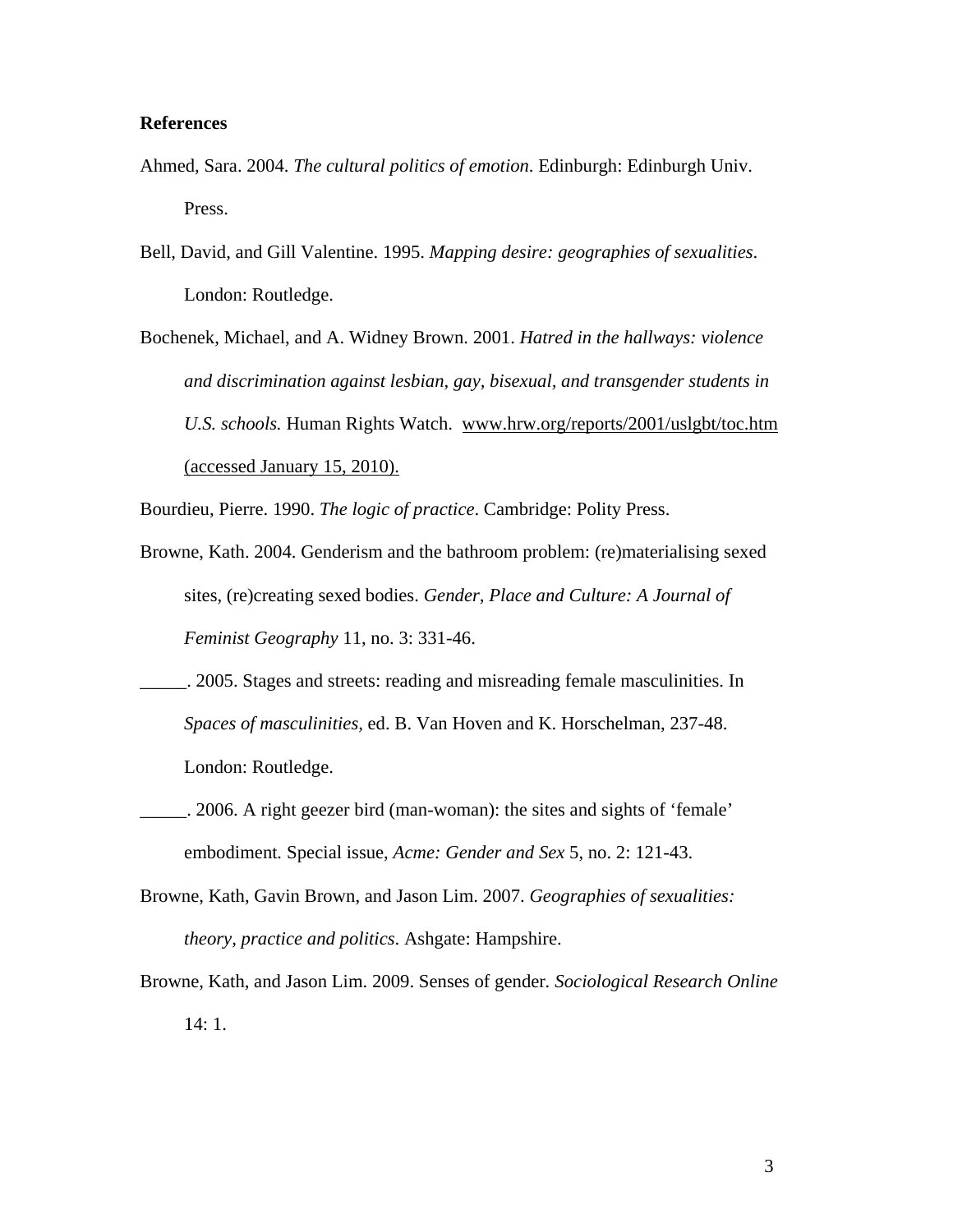- Butler, Judith. 1993. *Bodies that matter: on the discursive limits of 'sex'*. London: Routledge.
- \_\_\_\_\_. 1996. *Excitable speech: a politics of the performative*. New York: Routledge.
- \_\_\_\_\_. 1997. Merely cultural. *Social Text* 52/53, no. 15 (¾), (Fall/Winter): 265-77.
- \_\_\_\_\_. 1999 [1990]. *Gender trouble: feminism and the subversion of identity*. New York: Routledge.
- \_\_\_\_\_. 2001. Doing justice to someone. Sex reassignment and allegories of transexuality. *GLQ: A Journal of Lesbian and Gay Studies* 7, no. 4: 621-36. \_\_\_\_\_. 2004. *Undoing gender*. London: Routledge.
- Butler, David, and Vivienne Reiss, ed. 2007. *Art of negotiation.* Manchester: Cornerhouse.
- Califia, Pat. 1997. *Sex changes: the politics of transgenderism.* San Francisco, CA: Cleis.
- Cook, Bill, and Uma Kothari, ed. 2001. *Participation: the new tyranny?* London: Zed Books.
- Currah, Paisley, Richard M. Juang, and Shannon P. Minter. 2006. *Transgender rights*. Minneapolis, MN: Univ. of Minnesota Press.
- Davidmann, Sara. 2006. Border trouble: photography, strategies, and transsexual identities. *Scan: Journal of Media, Arts Culture.* 3 no 3 December 2006 http://scan.net.au/scan/journal/display.php?journal\_id=85 (accessed January 15, 2010).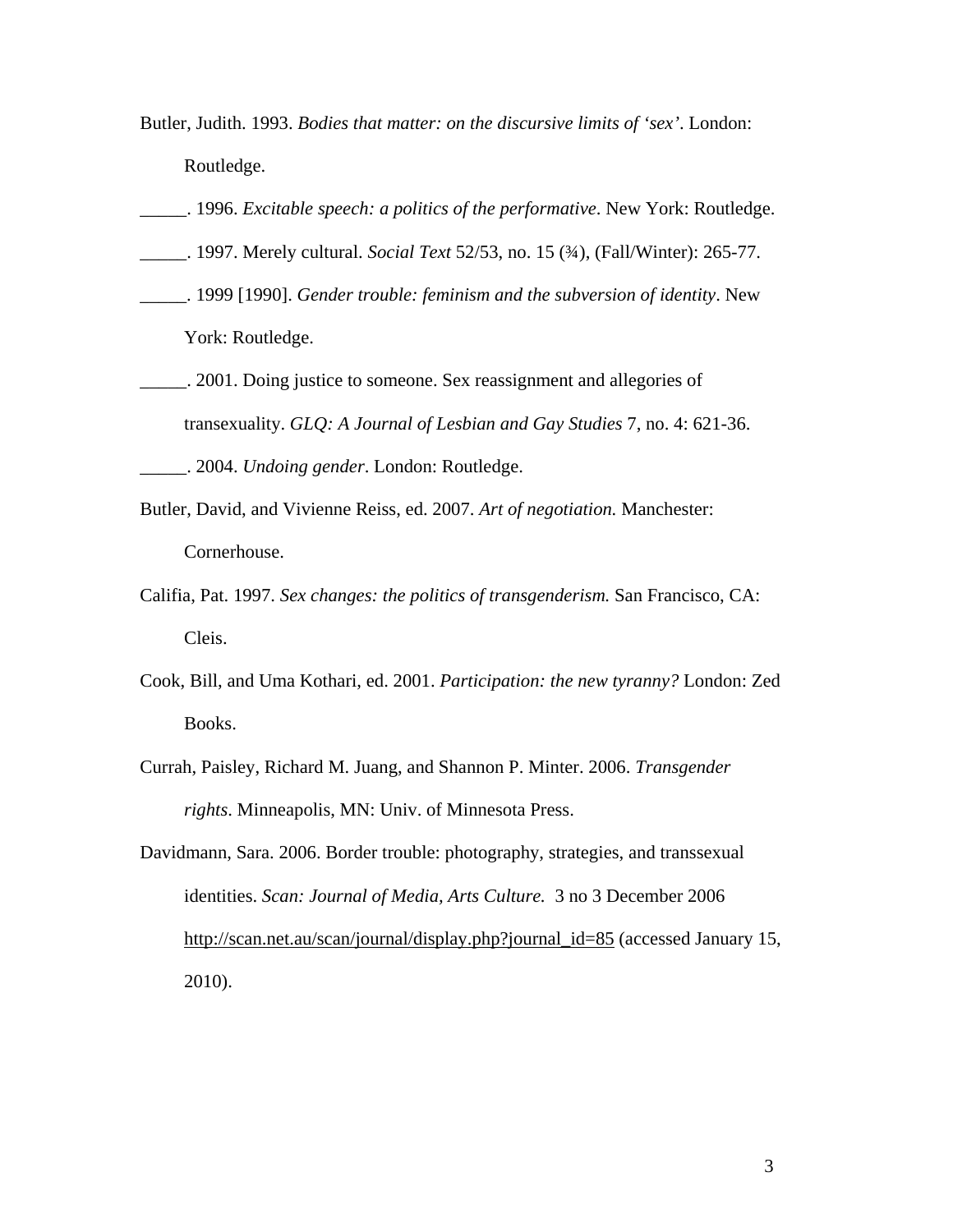\_\_\_\_\_. 2003a. *Crossing the line.* Stockport, England: Dewi Lewis.

- \_\_\_\_\_. 2007. *Visualising the transsexual self: photography, strategies and identities.* Unpublished PhD diss. London, University of the Arts.
- Deleuze, Gilles, and Felix Guattari. 1972. *Anti-oedipus: capitalism and schizophrenia.* Trans. Robert Hurley, Mark Seem, and Helen R. Lane; preface by Michel Foucault. Minneapolis, MN: Univ. of Minnesota Press.
- Doan, Petra. 2001. Are the transgendered the mine shaft canaries of urban areas? Special issue, *Progressive Planning: on Queers and Planning*. Planners Network. http://www.plannersnetwork.org/publications/2001 146/Doan.html (accessed January 15, 2010).
- \_\_\_\_\_. 2006. Violence and transgendered people. Special issue, *Progressive Planning: on Gender and Violence*. Planners Network. Retrieved from http://www.plannersnetwork.org/publications/mag 2006 2 spring.html (accessed January 15, 2010).
- \_\_\_\_\_. 2007. Queers in the American city: transgendered perceptions of urban spaces. *Gender, Place and Culture* 14, no. 1: 57-74.
- Duncan, Nancy. 1996. *Body space: destabilizing geographies of gender and sexuality.* London: Routledge.
- Ekins, Richard, and Dave King. 2006. *The transgender phenomenon*. London: Thousand Oaks.
- Foucault, Michael. 1979. *The history of sexuality vol. 1: the will to knowledge.* London: Penguin.

Freire, Paulo. 1972. *Pedagogy of the oppressed.* Harmondsworth: Penguin.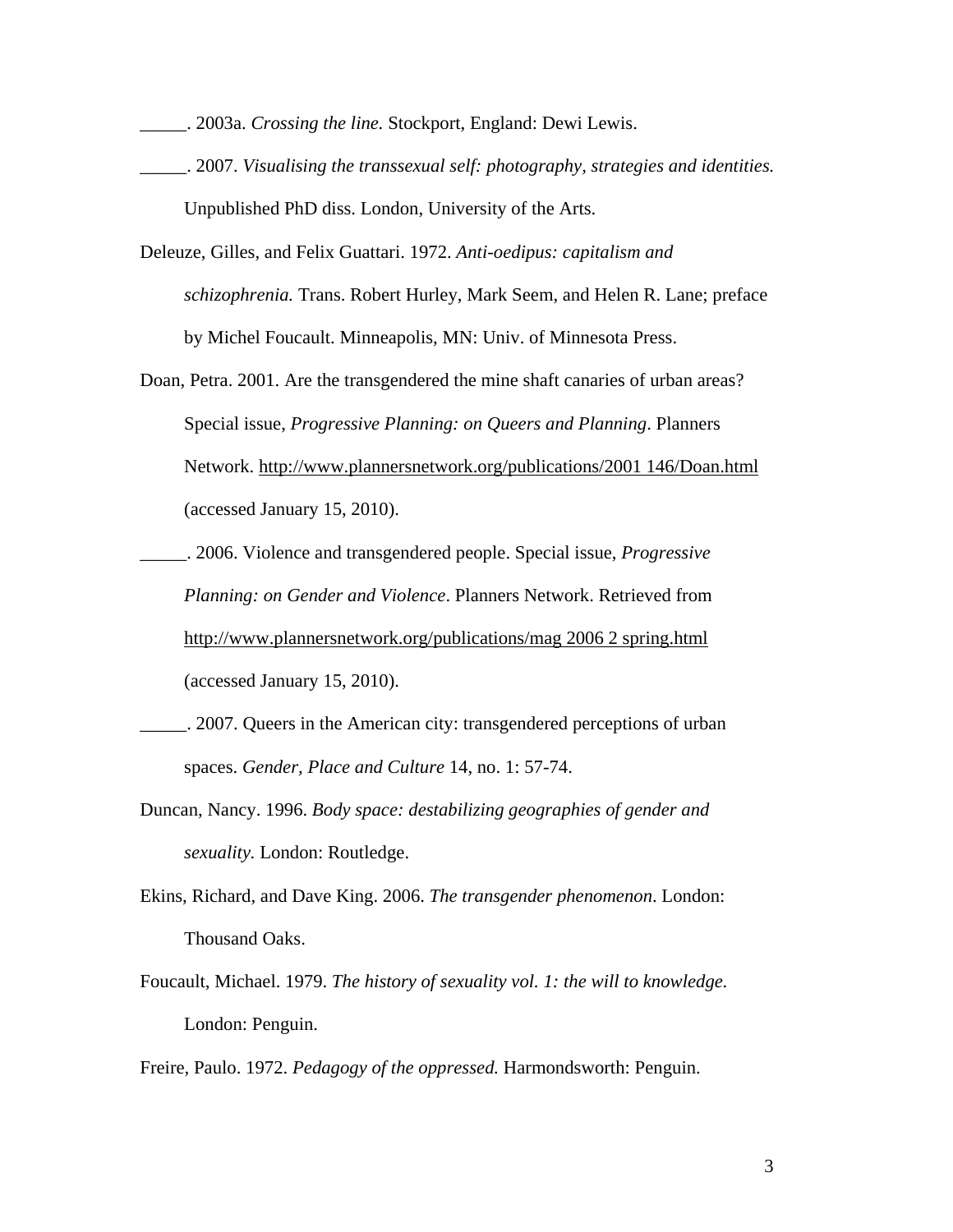Gamson, Joshua. 1998. *Freaks talk back: Tabloid talk shows and sexual nonconformity.* Chicago: Univ. of Chicago Press.

Gendered Intelligence and GALYIC. 2007. *A guide for young trans people in the UK.* Department of Health.

http://www.dh.gov.uk/en/Publicationsandstatistics/Publications/PublicationsPol icyAndGuidance/DH\_074258 (accessed January 15, 2010).

- Giordano, Simona. 2007. Gender atypical organisation in children and adolescents: ethico-legal issues and a proposal for new guidelines. *International Journal of Childrens Rights* 15, no. 3/4: 365-90.
- \_\_\_\_\_. 2008. Ethics of management of gender atypical organisation in children and adolescents. In *International Public Health, Policy and Ethics* 42: 249-72.

Green, Jamison. 2004. *Becoming a visible man.* Nashville: Vanderbilt Univ. Press.

Halberstam, Judith. 1998. *Female masculinity.* USA: Duke Univ. Press.

- \_\_\_\_\_. 2005. *In a queer place and time: transgendered bodies subcultural lives.* London: NYU Press.
- Hall, Budd. 1982. Breaking the monopoly of knowledge: research methods, participation and development. In *Creating knowledge: a monopoly? Participatory research in development*, ed. B. Hall, A. Gillette and R. Tandon, 13-25. New Delhi: PRIA.
- The Harry Benjamin International Gender Dysphoria Association. 2001. *Harry Benjamin standards of care for gender identity disorders, sixth version*. http://www.wpath.org/Documents2/socv6.pdf (accessed January 15, 2010).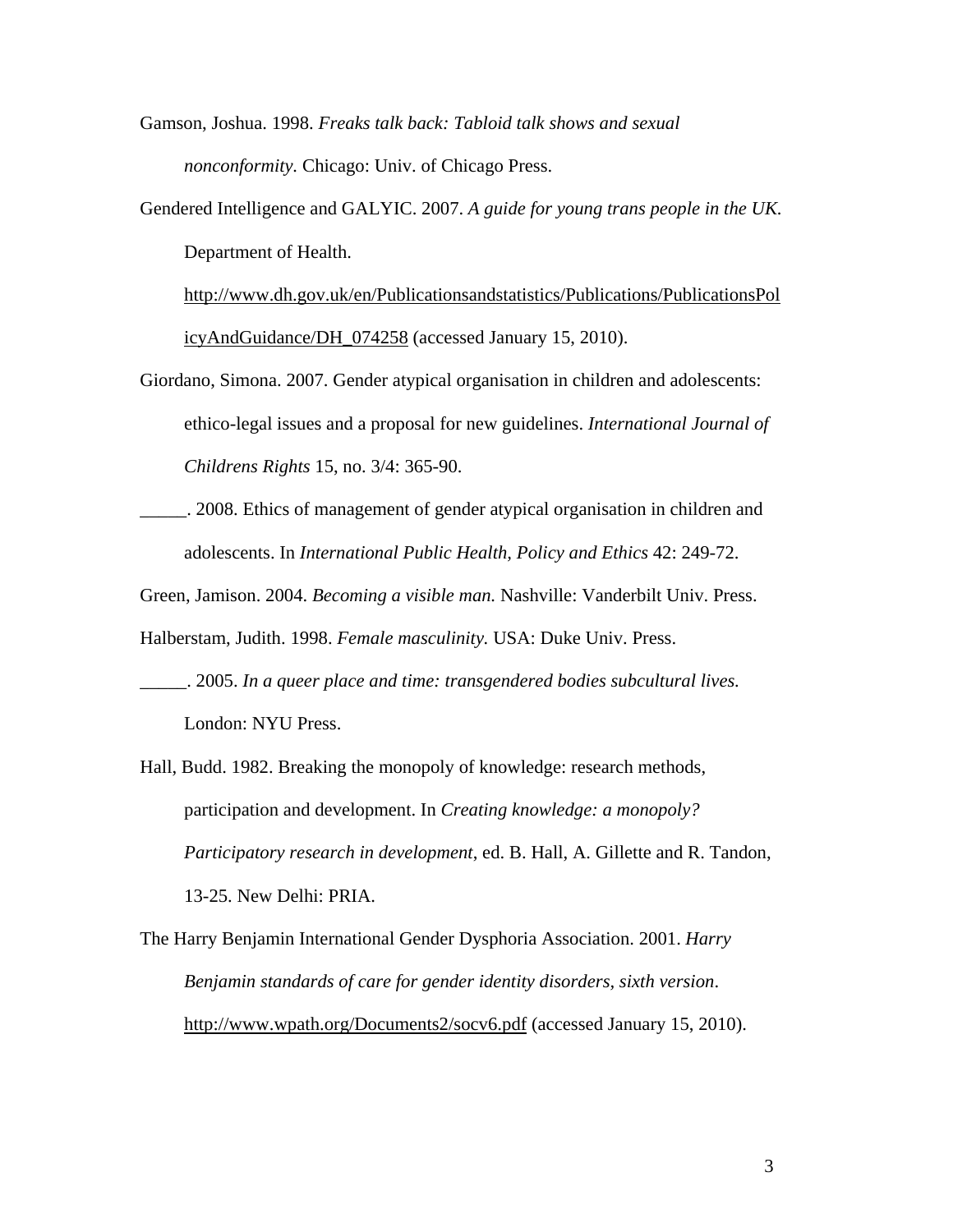- Hayden, Dolores. 1981. What would a non-sexist city be like? In *Women and the American city,* ed. Stimpson et al*.*, 223-27. Chicago. Univ. of Chicago Press.
- Hennessy, Rosemary. 1995. Queer visibility and commodity culture. In *Social postmodernism,* ed. L. Nicholson and S. Seidman, 142-83. Cambridge: Cambridge Univ. Press.
- Hill, Darryl, and Brian Willoughby. 2005. The development and validation of the genderism and transphobia scale. *Sex Roles* 53: 531-44.
- Hines, Sally. 2007. *TransForming gender: transgender practices of identity, intimacy and care*. Bristol: Policy Press.
- \_\_\_\_\_. 2006. Intimate transitions: transgender practices of partnering and parenting. *Sociology* 40, no. 2: 353 – 71.
- \_\_\_\_\_. 2006. What's the difference? Bringing particularity to queer studies of transgender. *Journal of Gender Studies* 15, no. 1: 49-66.
- Ingram, Gordon B., and Anne-Marie Bouthillette. 1997. *Queers in space: communities, public places, sites of resistance.* Seattle, Washington: Bay Press.
- Kester, G.H. 1995. Aesthetic evangelists: conversion and empowerment in contemporary community art. *Afterimage* 22 (January).
- Kindon, Sara, Rachel Pain, and Mike Kesby. 2007. *Connecting people participation and place.* London: Routledge.
- Lim, Jason, and Kath Browne. 2009. Senses of gender. *Sociological Research Online* 14: 1.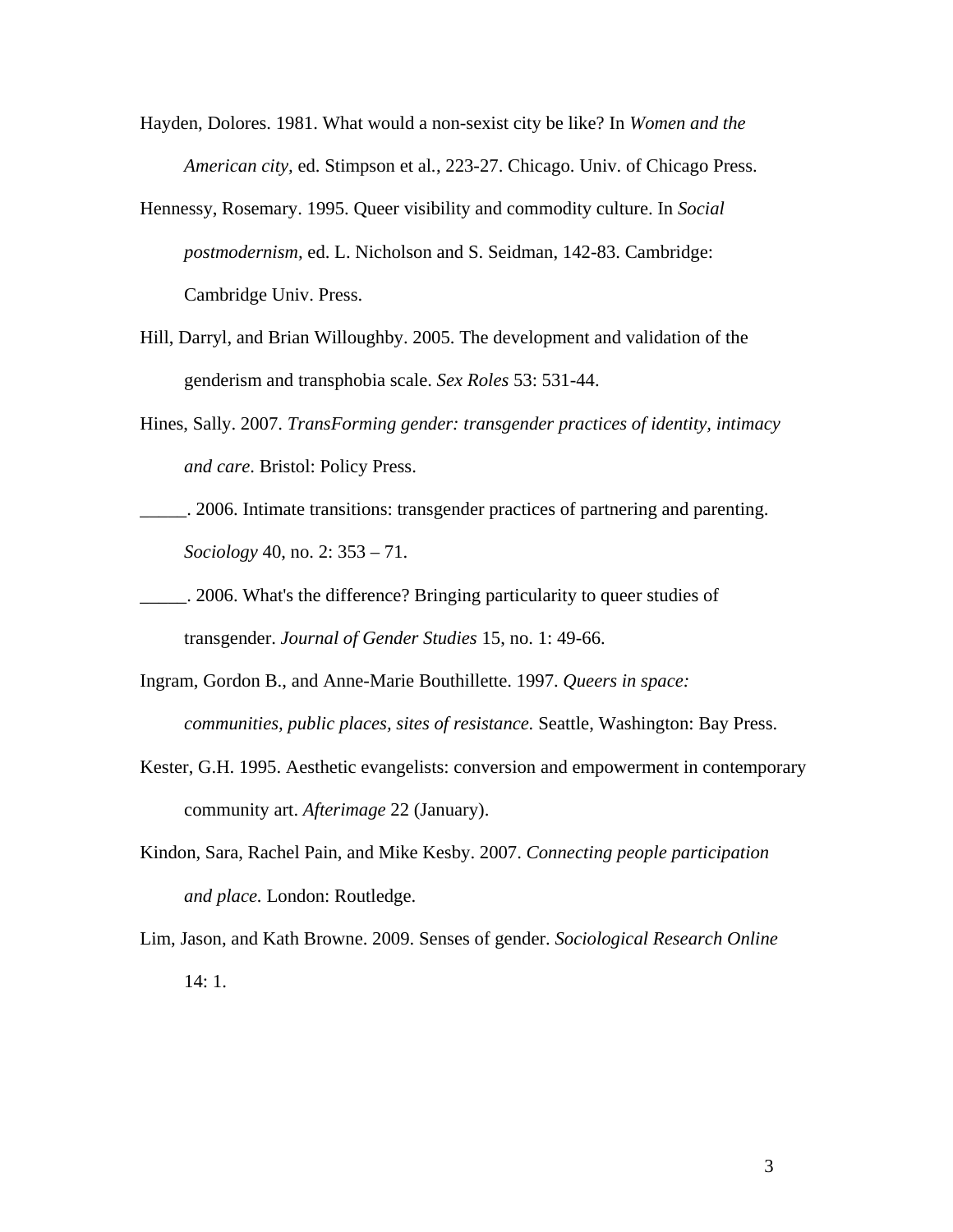- Lombardi, Emilia L., Ricki Anne Wilchins, Dana Preising, et al. 2002. Gender violence: transgender experiences with violence and discrimination. *Journal of Homosexuality* 42, no. 1: 89- 101.
- Mason, Gail. 2002. *The spectacle of violence: homophobia, gender and knowledge*. London: Routledge.

Munt, Sally. 1998. *Butch and femme.* London: Cassell.

- \_\_\_\_\_. 2001. The butch body. In *Contested bodies,* ed. Ruth Holliday and John Hassard, 95-106. London: Routledge.
- Namaste, Ki. 1996a. The politics of inside/out. Queer theory, poststructuralism and a sociological approach to sexuality. In *Queer theory/sociology*, ed. S. Seidman, 194-212. Oxford: Blackwell.
- \_\_\_\_\_. 1996b. Tragic misreadings: queer theories erasure of transgender subjectivity. In *Queer studies. A lesbian, gay, bisexual and transgender anthology*. New York: NYU Press.
- \_\_\_\_\_. 2000. *Invisible lives: the erasure of transsexual and transgendered people.*  Chicago: Univ. of Chicago Press.
- Park, Peter. 1993. What is participatory research? A theoretical and methodological perspective. In *Voices of change: Participatory research in the United States and Canada,* ed. Mary Brydon-Miller, Budd Hall, and Ted Jackson, 1-20. Westport: Bergin & Garvey.
- Prosser, Jay. 1998. *Second skin: the body narratives of transsexuality.* New York: Columbia Univ. Press.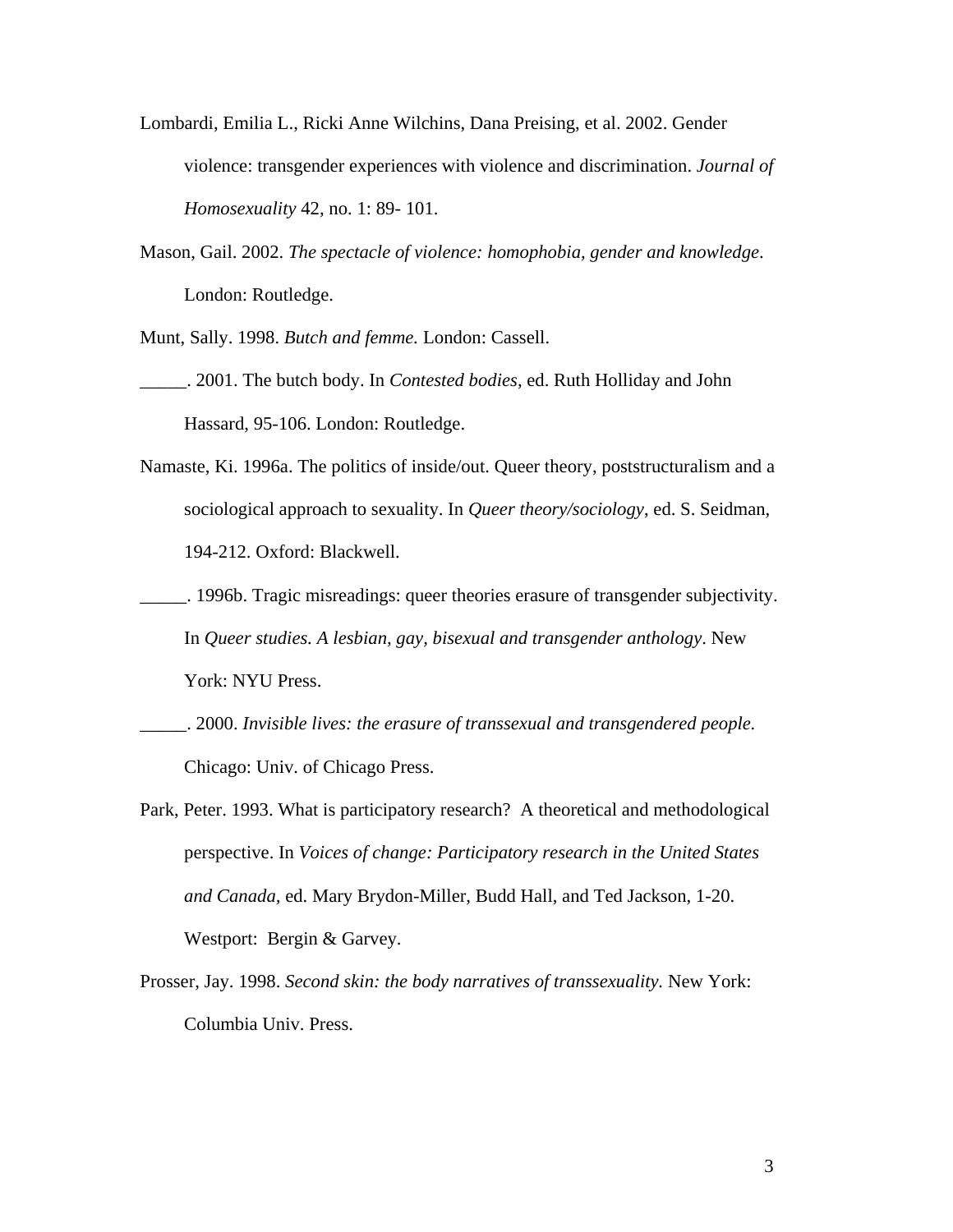- Roen, Katrina. 2001. Transgender theory and embodiment: the risk of racial marginalisation. *Journal of Gender Studies* 10, no. 3: 253-63.
- Rooke, Alison. 2010. Telling trans stories: (un)doing the science of sex. In *Transgender identities: towards a social analysis of gender diversity*, ed. S. Hines and T. Sanger, 64-87. London: Routledge.
- \_\_\_\_\_. 2007a. Navigating embodied lesbian cultural space: towards a lesbian habitus. Special issue, *Space and culture* (on the material and visual cultures of the city). (May): 208-31.
- \_\_\_\_\_. 2007b. *The Sci:dentity project evaluation report: Phases 3 and 4*. Goldsmiths University: Centre for Urban and Community Research.

http://www.goldsmiths.ac.uk/cucr/publications.php (accessed January 15, 2010)

\_\_\_\_\_. 2006. *The Sci:dentity project evaluation report: Phases 1 and 2.* Goldsmiths University: Centre for Urban and Community Research.

http://www.goldsmiths.ac.uk/cucr/publications.php (accessed January 15, 2010)

Rooke, Alison, and Catherine McNamara. 2008. Scientific autobiography. In *Creative encounters,* ed. R. Levinson, H. Nicholson, S. Parry, 174-93. London: Wellcome Trust.

- Shilling, Chris. 1993. *The body and social theory*. London: Sage.
- Skeggs, Beverley. 2004. *Class, self and culture.* London: Routledge.
- Stryker, Susan. 2006. (De)subjugated knowledges: an introduction to transgender studies. In *The transgender studies reader*, ed. Susan Stryker and Stephen Whittle, 1-17. London: Routledge.

Rose, Gillian. 1993. *Feminism and geography.* Cambridge: Polity.